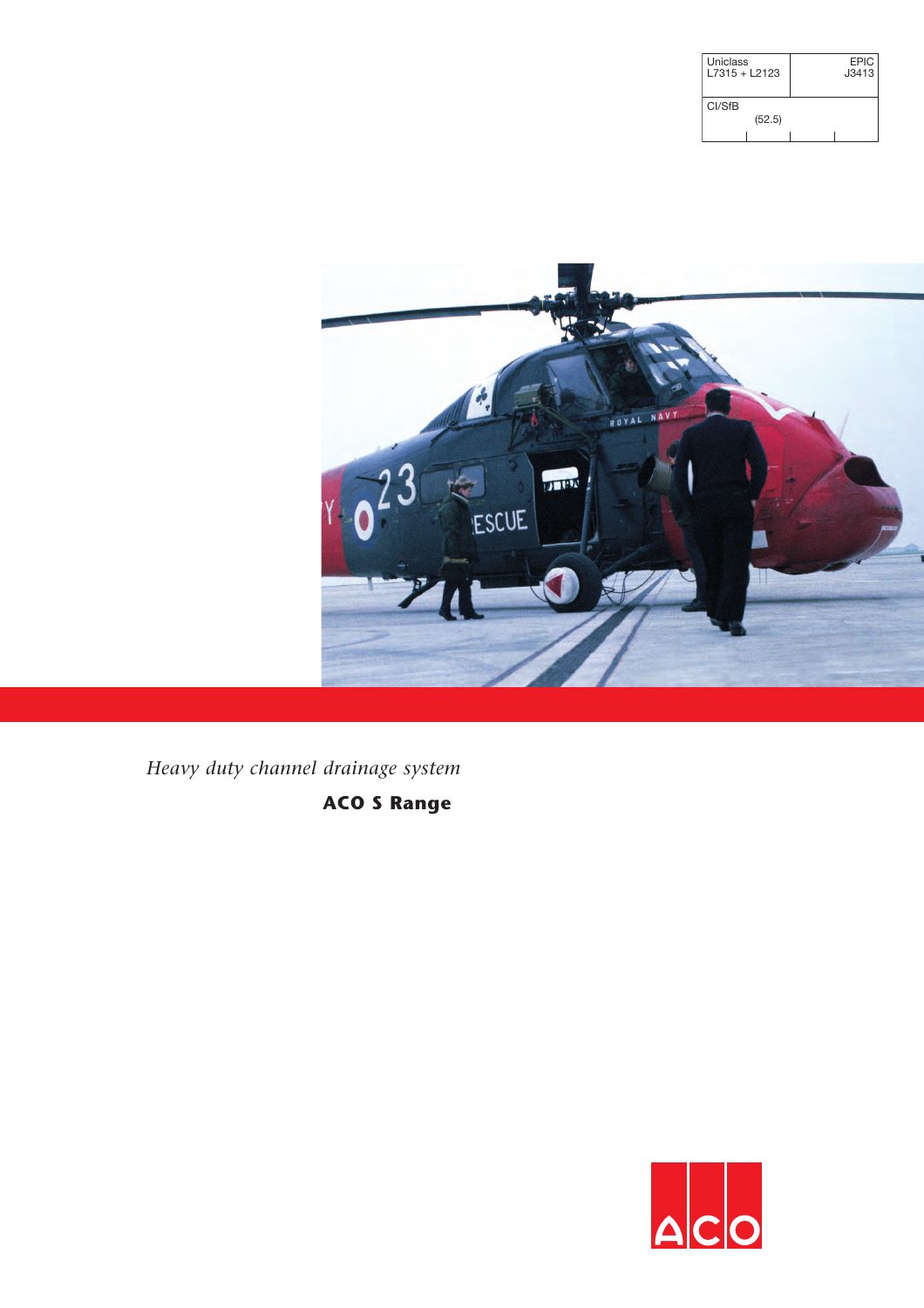# ACO S Range

CHANNEL DRAINS

*Load Class BS EN 1433:2002*



### **Optimum solution**

The ACO S Range is an interconnecting heavy duty channel surface water drainage system, that has been designed as the optimum solution to a wide range of Load Class F900 applications.

## **Open-minded innovation**

ACO S Range is the result of over 30 years experience of innovative surface drainage solutions for local authority, retail, commercial and domestic users.

### **Free technical support**

To support the specifier and contractor in designing and installing ACO S Range schemes, ACO's Water Management Design Services Team offers computer-aided scheme design, hydraulic performance calculations and installation advice services.

#### **Telephone Hotline:**

01462 816666

**Fax Hotline:** 01462 851081

**E-mail:** technical@aco.co.uk

**Website:** www.aco.co.uk



### **Benefits for specifiers**

- ! **Wide range of applications such as airports, industrial, military bases, bus and freight yards**
- ! **Pre-sloped invert plus level invert units**
- ! **Resin concrete construction offers excellent chemical resistance**
- ! **Quick scheme design using level invert units**
- ! **Sump and gully outlet connections to underground drainage**
- ! **Robust design for demanding heavy duty applications**



### **Benefits for Contractors**

- ! **Quick to install, minimal excavation**
- ! **Resin concrete channel construction is strong and rigid for lifetime integrity**
- ! **Available in a range of widths**
- ! **Heavy duty gratings with eight bolts per metre**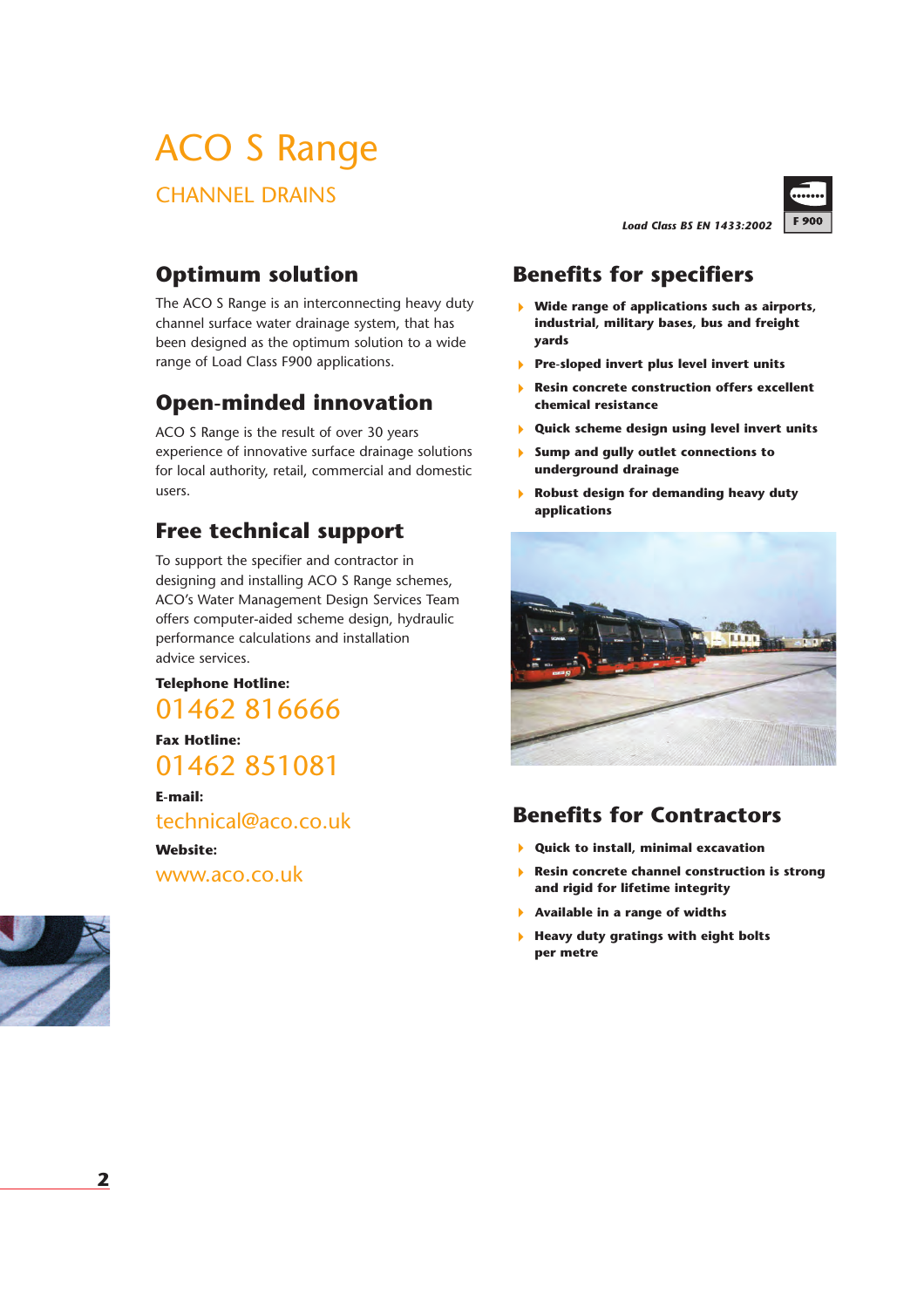# ACO S Range

CHANNEL DRAINS

### **Specification features**

Heavy duty channel drainage system to Load Class F900 (BS EN 1433:2002), with special strengthening design features including a cast iron edge rail, heavy duty grating and eight bolts per metre. Sump unit and unions to sub-surface drainage connection.

Internal width channels 100mm (S100), 150mm (S150), 200mm (S200) and 300mm (S300).

## **Hydraulic performance**

The ACO S Range provides excellent hydraulic performance, significantly greater than equivalent 100mm internal diameter pipes. As inflow is possible all along the open channel, hydraulic performance can be complex to display, and is modified by a number of variables.

Flow charts for constant depth channels, on 0.0% and 0.5% ground falls, are given on pages 5 and 6 of this catalogue.

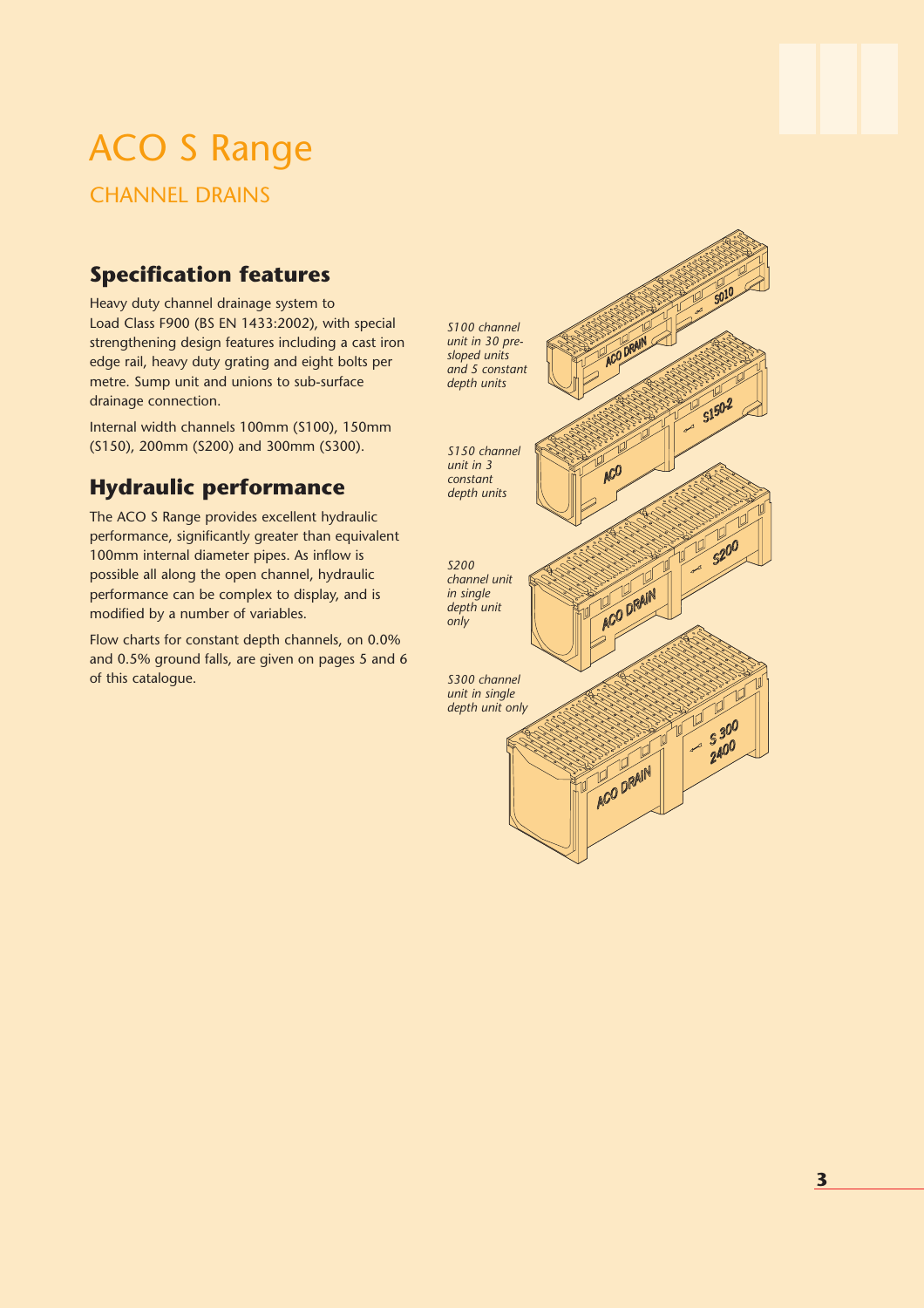## ACO S Range HYDRAULIC PERFORMANCE TABLES

### **Design method**

The examples given here demonstrate the general principles in the design of drainage schemes using ACO channel systems. A detailed design method for drainage channel with an in-built sloping invert is given below. The user can accurately design an ACO 100mm wide channel with a pre-sloped 0.6% fall to a maximum length of 30m to an outlet, and for any application where the channel grating is laid level.

For combined ground falls with sloping invert channel systems and other complex topographical, asymmetric areas and unequal discharge factors, use of a sophisticated computer program such as that developed by ACO is required. Please contact ACO's Water Management Design Services Team for further details.

The design approach is essentially the same for both internal and external applications. In both cases, the total inflow to the channel is assumed to be uniformly distributed along the channel length.

For external applications, the length of the catchment area is measured in the direction of the channel run, while the depth is the greatest distance (on plan) which the water travels before entering the channel at right angles.

Using historical data for the site location, the design rainfall intensity in mm/hour must be determined for a specific frequency (return period) and storm duration. Alternatively, it may be simpler to adopt the default rainfall intensity figure of 50mm/hour; this is one of the recommended rates of rainfall given in BS EN 752-4.

### **External applications**

**Design examples**



Assume the following figures:

- **D = 34m (depth of catchment area)**
- **L = 46m (length of channel parallel to one side of the catchment area)**
- i **= 50mm/hour (rainfall intensity)**

#### **Inflow calculation**

Assuming the length of the channel is equal to the length of the catchment, then for the catchment length L (say 46m) and catchment depth D (say 34m):

**q (inflow per metre) = (D x L) x** i **60 x 60 x L q = 46 x 34 x 50 60 x 60 x 46 q = 0.47 l/s/m**

Once the design inflow rate has been calculated, the Hydraulic Performance table (opposite page) can be used to identify a suitable sequence of channels.

Using the Hydraulic Performance tables, select channel runs which would perform satisfactorily in the simplest and most effective way bearing in mind the practical and geometric constraints on the system.

Select a Discharge Capacity on the hydraulic performance table that is greater than, or at least equal to, the calculated design flow rate. This will give a corresponding channel run or, in most cases, a choice of runs, which will perform satisfactorily under the given conditions.

It is important to select a channel run which terminates with (ie. discharges from) a channel number which either has a pre-formed bottom outlet or which is able to mate satisfactorily to the ACO Sump Unit or Universal Gully.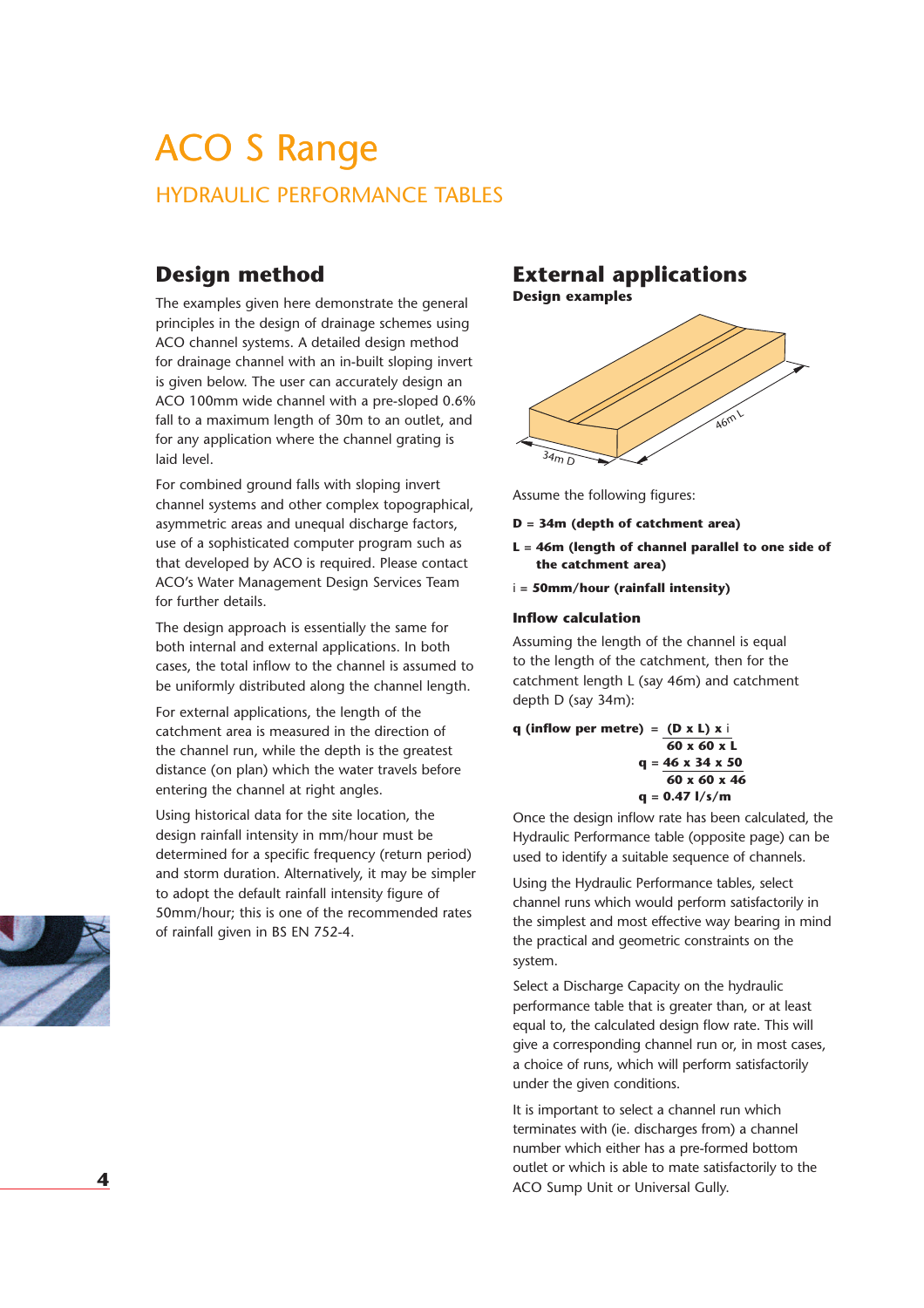## ACO S Range HYDRAULIC PERFORMANCE TABLES

For example some suitable sloping invert channel runs for a uniform design inflow rate of 0.47 l/s/m would include the following (interpolating hydraulic performance table):

| <b>Channel numbers:</b><br><b>Beginning</b> | End | Length of run<br>(m) | Discharge capacity<br>(1/s) |
|---------------------------------------------|-----|----------------------|-----------------------------|
|                                             | 30  | 28                   | $13.2 > 0.47$ l/s/m         |
| ς                                           | 25  | 23                   | $^{\prime\prime}$<br>10.8   |
|                                             | 20  | 18                   | $^{\prime\prime}$<br>8.5    |
|                                             | 10  | 10                   | $\prime$<br>4.7             |

#### **Arrangement options**

The following are optional arrangements of sloping invert channel for a 46m run:

|          | <b>Channel Numbers:</b><br><b>Beginning</b> | Length of run<br>(m) |               |
|----------|---------------------------------------------|----------------------|---------------|
| Option 1 | $\mathcal{P}$                               | 24                   | $2 \times 23$ |
| Option 2 | $\mathcal{P}$                               | 29                   | 28            |
| plus     | $\mathcal{P}$                               | 9                    | 18            |
| Option 3 | $\mathcal{P}$                               | 19                   | 18            |
| plus     |                                             | 9                    | 9             |
| plus     |                                             | 19                   | 19            |

These three layout options give plan views and longitudinal sections of possible channel configurations, which allow for different outlet positions. There are many further variations which can be offered to enable outlet positions to be located at different positions on a site.



### **Hydraulic performance table**

#### **ACO S100 sloping invert channel systems**

**Total Flow Rate (litres/sec), site fall 0% Notes on table usage.**

|                                    |                |              | Start channel no. |      |      |      |      |
|------------------------------------|----------------|--------------|-------------------|------|------|------|------|
|                                    |                | $\mathbf{1}$ | 6                 | 11   | 16   | 21   | 26   |
|                                    | $\overline{4}$ | 4.3          | 6.2               | 8.5  | 10.8 | 13.6 | 16.6 |
|                                    | 9              | 5.5          | 8.0               | 10.5 | 13.0 | 16.5 |      |
|                                    | 14             | 7.8          | 9.6               | 12.0 | 16.1 |      |      |
|                                    | 19             | 9.6          | 11.0              | 13.8 |      |      |      |
| Length of channel to an outlet (m) | 24             | 11.0         | 13.8              |      |      |      |      |
|                                    | 29             | 12.9         |                   |      |      |      |      |

This table may be used for ACO S100 sloping invert channels.

It is assumed that the gratings are laid level and that a constant invert fall of 0.6% is maintained for the full length of the channel.

Laid with a longitudinal ground slope, the Total Flow Rates can be considerably increased or alternatively, the length of the channel to an outlet can be greatly extended. Please contact the ACO Water Management Design Services Team for further guidance.

**Note: Constant invert depth channels may be used to extend channel length. Please contact the ACO Water Management Design Services Team.**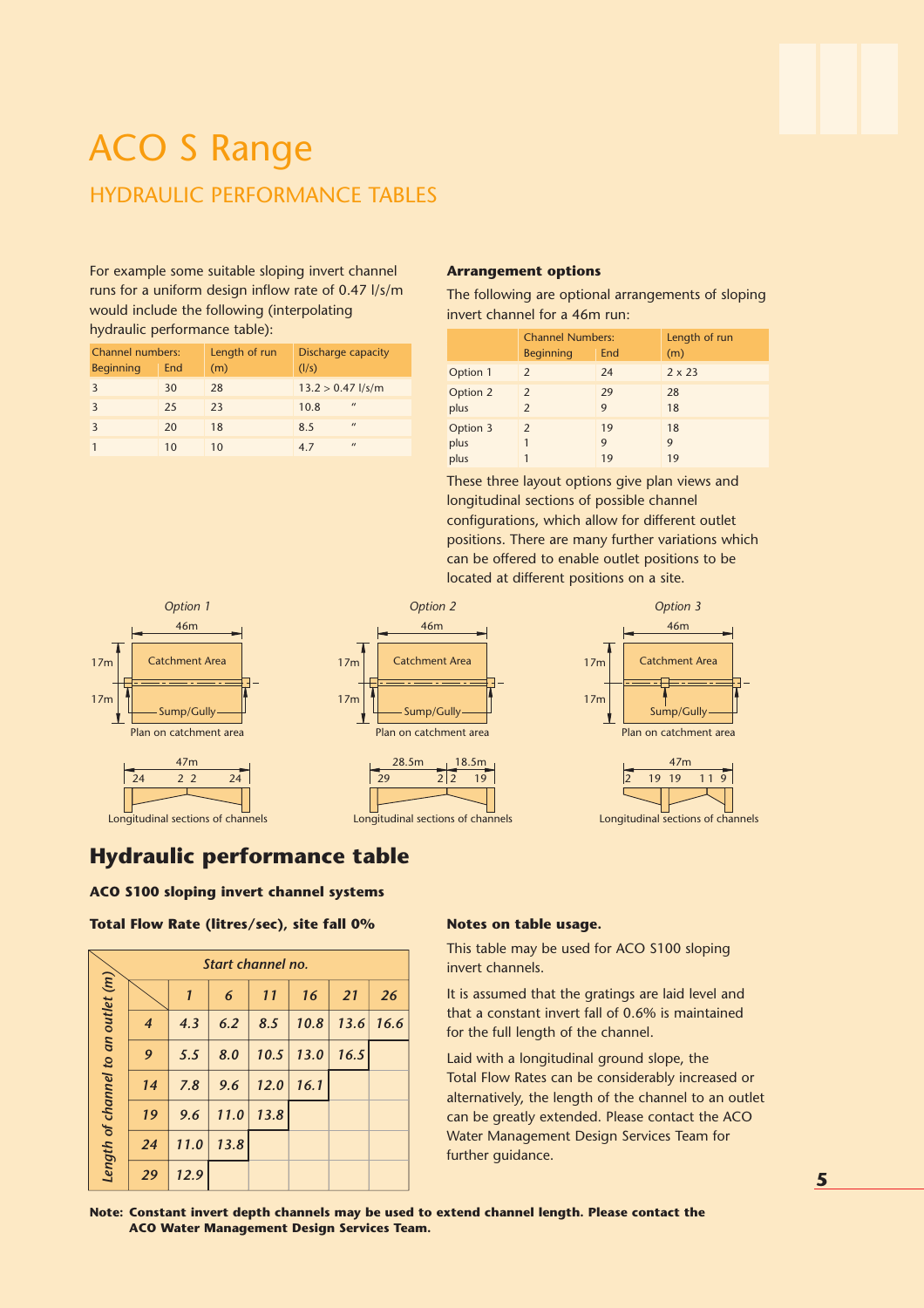## ACO S Range HYDRAULIC PERFORMANCE TABLES

### **Constant invert channel systems**

To illustrate the drainage performance available with the main ACO channel drain ranges, the following tables shows drainage performance with constant depth systems for level and sloping installations. For pre-sloped systems, stepped systems or combinations of systems, and on other falls, please consult the ACO Water Management Design Services Team, who will provide performance figures illustrating the exact configuration required. Longer lengths and other ground slopes are possible, please consult product brochures or contact ACO Water Management Design Services Team.

#### *S Range S100*

| Length | Constant depth | Max. flow (litres/sec) |      |
|--------|----------------|------------------------|------|
| (m)    | Channel No.    | Site fall 0%           | 0.5% |
| 5      | <b>SO1</b>     | 2.4                    | 3.1  |
|        | <b>SO5</b>     | 3.7                    | 4.7  |
|        | <b>SO10</b>    | 5.7                    | 6.9  |
|        | <b>SO20</b>    | 10.6                   | 12.0 |
|        | <b>SO30</b>    | 16.4                   | 18.7 |
| 10     | <b>SO1</b>     | 2.2                    | 3.5  |
|        | <b>SO5</b>     | 3.5                    | 5.1  |
|        | <b>SO10</b>    | 5.2                    | 7.3  |
|        | <b>SO20</b>    | 9.9                    | 12.6 |
|        | <b>SO30</b>    | 15.6                   | 18.8 |
| 15     | <b>SO1</b>     | 2.0                    | 3.7  |
|        | <b>SO5</b>     | 3.3                    | 5.3  |
|        | <b>SO10</b>    | 5.1                    | 7.9  |
|        | <b>SO20</b>    | 9.6                    | 13.2 |
|        | <b>SO30</b>    | 14.6                   | 19.1 |
| 20     | <b>SO1</b>     | 2.0                    | 3.8  |
|        | <b>SO5</b>     | 3.2                    | 5.6  |
|        | S010           | 4.8                    | 8.0  |
|        | <b>SO20</b>    | 9.2                    | 13.4 |
|        | <b>SO30</b>    | 14.0                   | 19.4 |
| 25     | <b>SO1</b>     | 1.9                    | 3.8  |
|        | <b>SO5</b>     | 3.0                    | 5.7  |
|        | S010           | 4.7                    | 8.1  |
|        | <b>SO20</b>    | 8.8                    | 13.6 |
|        | <b>SO30</b>    | 13.7                   | 19.7 |
| 30     | <b>SO1</b>     | 1.8                    | 3.9  |
|        | <b>SO5</b>     | 2.9                    | 6.0  |
|        | S010           | 4.5                    | 8.2  |
|        | <b>SO20</b>    | 8.4                    | 13.8 |
|        | <b>SO30</b>    | 13.2                   | 19.9 |

| S Range S150  |                               |                                        |      |
|---------------|-------------------------------|----------------------------------------|------|
| Length<br>(m) | Constant depth<br>Channel No. | Max. flow (litres/sec)<br>Site fall 0% | 0.5% |
| 5             | 1501                          | 10.8                                   | 12.8 |
|               | 1502                          | 17.2                                   | 20.0 |
|               | 1503                          | 25.0                                   | 28.2 |
| 10            | 1501                          | 10.1                                   | 13.7 |
|               | 1502                          | 16.4                                   | 20.8 |
|               | 1503                          | 23.6                                   | 28.9 |
| 15            | 1501                          | 9.7                                    | 14.4 |
|               | 1502                          | 15.8                                   | 21.7 |
|               | 1503                          | 22.6                                   | 29.6 |
| 20            | 1501                          | 9.3                                    | 15.0 |
|               | 1502                          | 15.2                                   | 22.3 |
|               | 1503                          | 21.9                                   | 30.4 |
| 25            | 1501                          | 9.1                                    | 15.3 |
|               | 1502                          | 14.7                                   | 22.4 |
|               | 1503                          | 21.3                                   | 30.9 |
| 30            | 1501                          | 8.9                                    | 15.2 |
|               | 1502                          | 14.3                                   | 22.7 |
|               | 1503                          | 20.6                                   | 31.4 |

#### *S Range S200*

| Length | Max. flow (litres/sec) |      |  |  |
|--------|------------------------|------|--|--|
| (m)    | Site fall 0%           | 0.5% |  |  |
| 5      | 29.2                   | 33.0 |  |  |
| 10     | 27.7                   | 34.4 |  |  |
| 15     | 26.7                   | 35.9 |  |  |
| 20     | 26.1                   | 37.6 |  |  |
| 25     | 25.4                   | 38.0 |  |  |
| 30     | 24.8                   | 38.3 |  |  |

#### *S Range S300*

| Length | Max. flow (litres/sec) |      |  |  |
|--------|------------------------|------|--|--|
| (m)    | Site fall 0%           | 0.5% |  |  |
| 5      | 72.0                   | 74.3 |  |  |
| 10     | 69.3                   | 76.8 |  |  |
| 15     | 67.9                   | 79.8 |  |  |
| 20     | 66.6                   | 82.6 |  |  |
| 25     | 65.3                   | 84.8 |  |  |
| 30     | 64.3                   | 86.9 |  |  |

*Please note: S300 gully unit will only take flows up to 63l/s. Raising pieces should be used to increase the outlet invert depth.*

 $\frac{1}{\sqrt{2}}$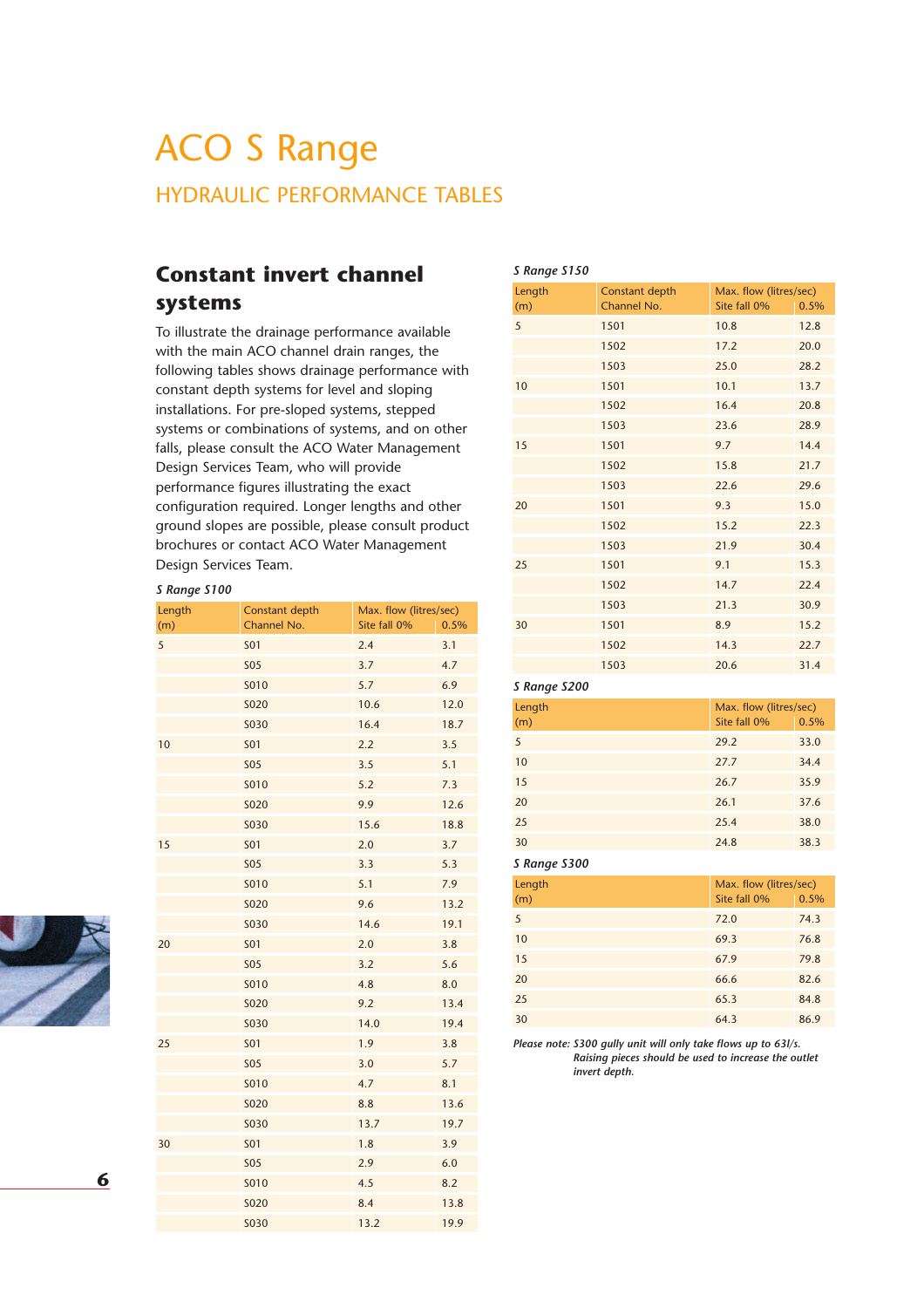## ACO S Range CHANNEL DRAINS

## **Hydraulic choices with ACO S100**



#### **1. Constant Invert, Level Ground**

*- effective drainage but may need more regular maintenance due to greater chance of silting.*

#### **2. Constant Invert, Sloped Ground**

*- improved hydraulic capacity over system 1.*

#### **3. Sloping Invert, Level Ground**

*- 0.6% invert slope provides positive drainage to outlet for petrol or chemicals etc.*

#### **4. Sloping Invert, Sloping Ground**

*- improved hydraulic capacity over 3.*

#### **5. Stepped Invert, Level Ground**

*- will give a similar hydraulic capacity as sloping invert 3.*

### **Resin concrete**

- ! **Minimal lifetime maintenance**
- ! **3-4 times compressive strength of OPC (Ordinary Portland Cement) concrete, so equivalent strength products can be made lighter**
- ! **Water absorption <0.01% by weight\***



#### **Water absorption**

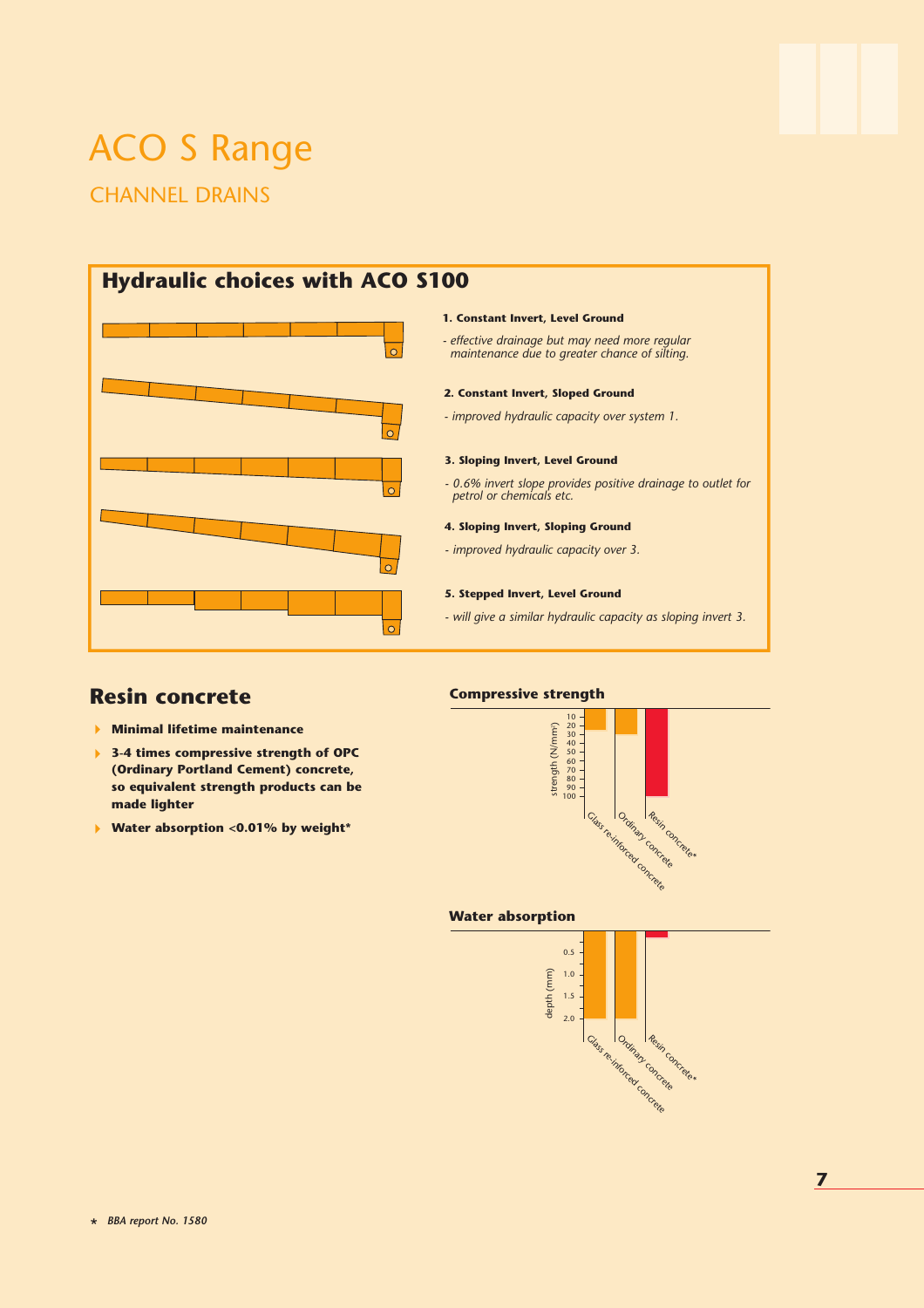# ACO S100 Channel S100 CHANNEL RANGE LAYOUT



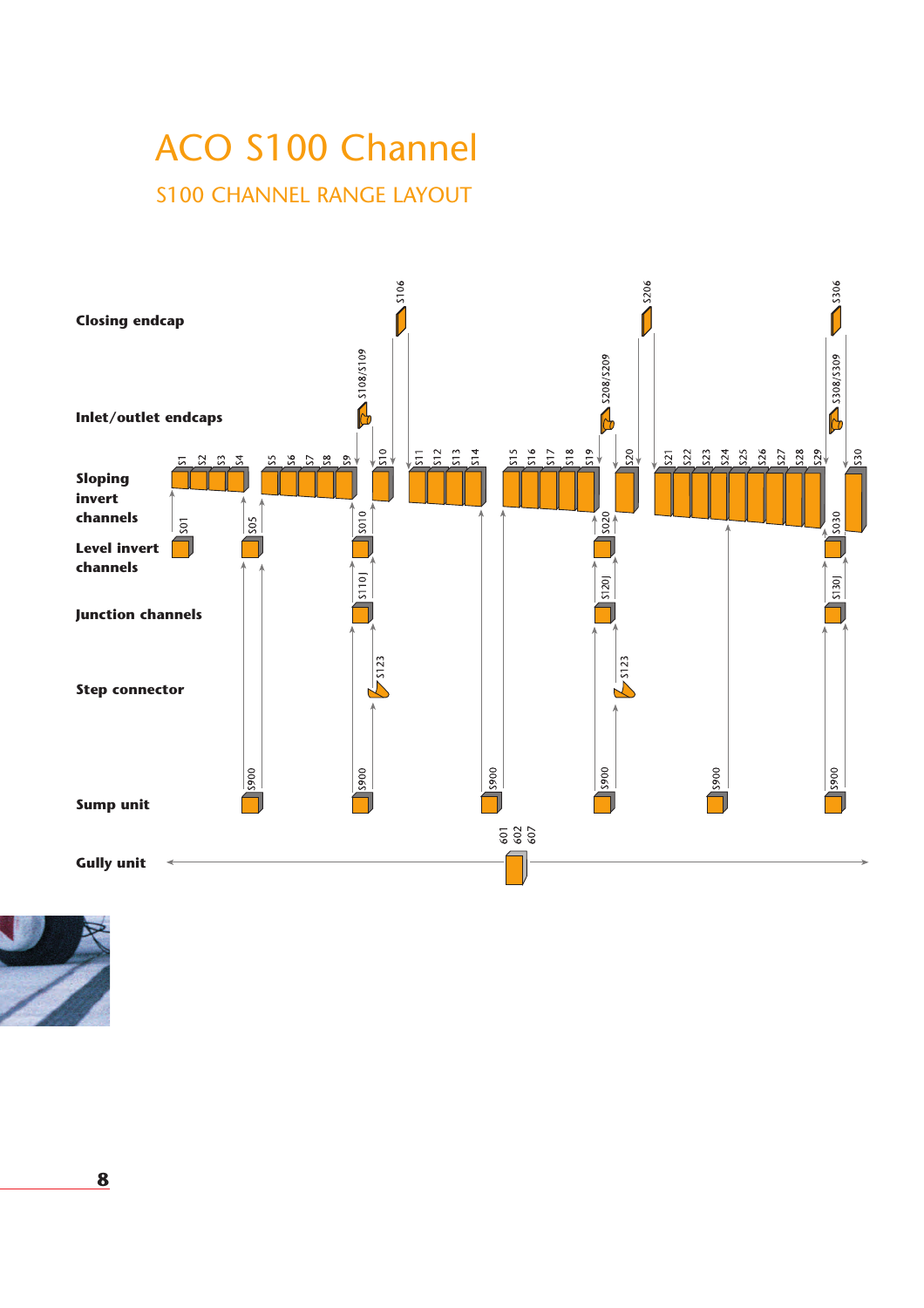### *Channels - sloping invert*

| Dimensions (mm)    |       |         |         | <b>Connection Availability</b> |        |                          |                              |                   |                |                          |                |                          |
|--------------------|-------|---------|---------|--------------------------------|--------|--------------------------|------------------------------|-------------------|----------------|--------------------------|----------------|--------------------------|
|                    | Order | Depth   |         |                                | Weight | Knockout                 |                              |                   | <b>Closing</b> | Outlet                   | Inlet          | <b>Step</b>              |
| <b>Description</b> | no.   | Overall | Invert  | Length                         | (kq)   | Union                    | Sump                         | <b>Gully Unit</b> | Endcap         | <b>Endcap</b>            |                | Endcap Connector         |
| S <sub>1</sub>     | 0270  | 137/143 | 112/118 | 1000                           | 20.0   | $\overline{\phantom{a}}$ | $\overline{\phantom{0}}$     | 601/602/607       | <b>S106</b>    | $\overline{\phantom{a}}$ |                | $\overline{a}$           |
| S <sub>2</sub>     | 0271  | 143/149 | 118/124 | 1000                           | 20.3   |                          | $\overline{a}$               | 601/602/607       | <b>S106</b>    |                          |                | $\overline{a}$           |
| S <sub>3</sub>     | 0272  | 149/155 | 124/130 | 1000                           | 20.4   | $\overline{a}$           | $\overline{\phantom{m}}$     | 601/602/607       | <b>S106</b>    |                          |                | $\overline{a}$           |
| S <sub>4</sub>     | 0273  | 155/161 | 130/136 | 1000                           | 20.9   | $\overline{\phantom{a}}$ | S900                         | 601/602/607       | S106           | $\overline{a}$           |                | $\overline{a}$           |
| S <sub>5</sub>     | 0275  | 161/167 | 136/142 | 1000                           | 21.0   | $\overline{\phantom{a}}$ | $\overline{\phantom{m}}$     | 601/602/607       | <b>S106</b>    | $\overline{a}$           | L,             | $\overline{a}$           |
| S <sub>6</sub>     | 0276  | 167/173 | 142/148 | 1000                           | 21.1   | $\overline{\phantom{a}}$ | $\overline{\phantom{0}}$     | 601/602/607       | S106           | $\overline{a}$           |                | $\overline{a}$           |
| S7                 | 0277  | 173/179 | 148/154 | 1000                           | 22.9   |                          | $\overline{\phantom{0}}$     | 601/602/607       | S106           |                          |                |                          |
| S <sub>8</sub>     | 0278  | 179/185 | 154/160 | 1000                           | 23.3   | $\overline{\phantom{a}}$ | $\overline{a}$               | 601/602/607       | <b>S106</b>    |                          | L.             | $\overline{a}$           |
| S <sub>9</sub>     | 0279  | 185/191 | 160/166 | 1000                           | 24.1   | $\overline{\phantom{a}}$ | S900                         | 601/602/607       | S106           | <b>S108</b>              | ÷,             | $\overline{a}$           |
| <b>S10</b>         | 0281  | 191/197 | 166/172 | 1000                           | 24.7   | $\overline{a}$           | $\overline{\phantom{m}}$     | 601/602/607       | S106           | $\overline{\phantom{a}}$ | S109           | $\overline{a}$           |
| <b>S11</b>         | 0282  | 197/203 | 172/178 | 1000                           | 24.8   | $\overline{\phantom{a}}$ | $\overline{a}$               | 601/602/607       | <b>S206</b>    | $\overline{\phantom{m}}$ |                | Ĭ.                       |
| <b>S12</b>         | 0283  | 203/209 | 178/184 | 1000                           | 24.9   | $\overline{\phantom{a}}$ | $\overline{\phantom{0}}$     | 601/602/607       | <b>S206</b>    | $\overline{\phantom{a}}$ | $\overline{a}$ | $\overline{\phantom{0}}$ |
| <b>S13</b>         | 0284  | 209/215 | 184/190 | 1000                           | 25.0   | $\overline{\phantom{a}}$ | $\frac{1}{2}$                | 601/602/607       | <b>S206</b>    |                          |                | L,                       |
| S <sub>14</sub>    | 0285  | 215/221 | 190/196 | 1000                           | 25.7   | $\overline{a}$           | S900                         | 601/602/607       | <b>S206</b>    | $\overline{a}$           |                | $\overline{a}$           |
| <b>S15</b>         | 0286  | 221/227 | 196/202 | 1000                           | 25.8   | $\overline{\phantom{a}}$ | $\overline{\phantom{0}}$     | 601/602/607       | <b>S206</b>    | $\overline{\phantom{m}}$ | ٠              | $\overline{a}$           |
| <b>S16</b>         | 0287  | 227/233 | 202/208 | 1000                           | 26.3   | $\overline{\phantom{a}}$ | $\qquad \qquad \blacksquare$ | 601/602/607       | <b>S206</b>    | $\overline{a}$           | $\overline{a}$ | $\overline{a}$           |
| <b>S17</b>         | 0288  | 233/239 | 208/214 | 1000                           | 27.4   | $\overline{\phantom{a}}$ | $\overline{a}$               | 601/602/607       | <b>S206</b>    | $\overline{a}$           | ÷,             | $\overline{a}$           |
| <b>S18</b>         | 0289  | 239/245 | 214/220 | 1000                           | 27.7   | $\overline{\phantom{a}}$ | $\overline{a}$               | 601/602/607       | <b>S206</b>    | $\overline{a}$           | ÷,             | $\overline{a}$           |
| <b>S19</b>         | 0290  | 245/251 | 220/226 | 1000                           | 28.5   | $\overline{\phantom{a}}$ | S900                         | 601/602/607       | <b>S206</b>    | <b>S208</b>              | ÷,             | $\overline{a}$           |
| <b>S20</b>         | 0292  | 251/257 | 226/232 | 1000                           | 28.8   | $\overline{a}$           | $\overline{\phantom{0}}$     | 601/602/607       | <b>S206</b>    | $\overline{\phantom{a}}$ | S209           | $\overline{a}$           |
| <b>S21</b>         | 0293  | 257/263 | 232/238 | 1000                           | 29.2   | $\overline{\phantom{a}}$ | $\overline{a}$               | 601/602/607       | <b>S306</b>    | $\overline{a}$           |                | $\overline{a}$           |
| <b>S22</b>         | 0294  | 263/269 | 238/244 | 1000                           | 29.3   | $\overline{\phantom{a}}$ | $\frac{1}{2}$                | 601/602/607       | <b>S306</b>    | $\frac{1}{2}$            | ÷,             | $\overline{a}$           |
| <b>S23</b>         | 0295  | 269/275 | 244/250 | 1000                           | 30.0   | $\overline{a}$           | $\overline{a}$               | 601/602/607       | <b>S306</b>    |                          |                | $\overline{a}$           |
| <b>S24</b>         | 0296  | 275/281 | 250/256 | 1000                           | 31.1   | $\overline{\phantom{a}}$ | S900                         | 601/602/607       | <b>S306</b>    | $\overline{\phantom{m}}$ |                | $\overline{a}$           |
| <b>S25</b>         | 0297  | 281/287 | 256/262 | 1000                           | 31.2   | $\overline{\phantom{a}}$ | $\overline{\phantom{0}}$     | 601/602/607       | <b>S306</b>    | $\overline{\phantom{a}}$ | ÷,             | $\overline{\phantom{0}}$ |
| <b>S26</b>         | 0298  | 287/293 | 262/268 | 1000                           | 31.3   | $\overline{\phantom{a}}$ | $\qquad \qquad \blacksquare$ | 601/602/607       | <b>S306</b>    | $\overline{a}$           |                | $\overline{a}$           |
| <b>S27</b>         | 0299  | 293/299 | 268/274 | 1000                           | 32.3   | $\overline{a}$           | $\qquad \qquad \blacksquare$ | 601/602/607       | <b>S306</b>    |                          | ٠              | $\overline{a}$           |
| <b>S28</b>         | 0300  | 299/305 | 274/280 | 1000                           | 32.7   | $\overline{\phantom{a}}$ | $\overline{\phantom{m}}$     | 601/602/607       | <b>S306</b>    | $\overline{a}$           | ÷,             | $\overline{a}$           |
| <b>S29</b>         | 0301  | 305/311 | 280/286 | 1000                           | 33.1   | $\overline{a}$           | S900                         | 601/602/607       | <b>S306</b>    | <b>S308</b>              |                | $\overline{a}$           |
| <b>S30</b>         | 0303  | 311/317 | 286/292 | 1000                           | 34.7   |                          |                              | 601/602/607       | <b>S306</b>    |                          | S309           | $\overline{a}$           |



 $\frac{155 \text{mm}}{2}$  $\overline{1}$ 



**Note: As with all pre-cast products, polymer concrete units are subject to weight and dimensional tolerances.**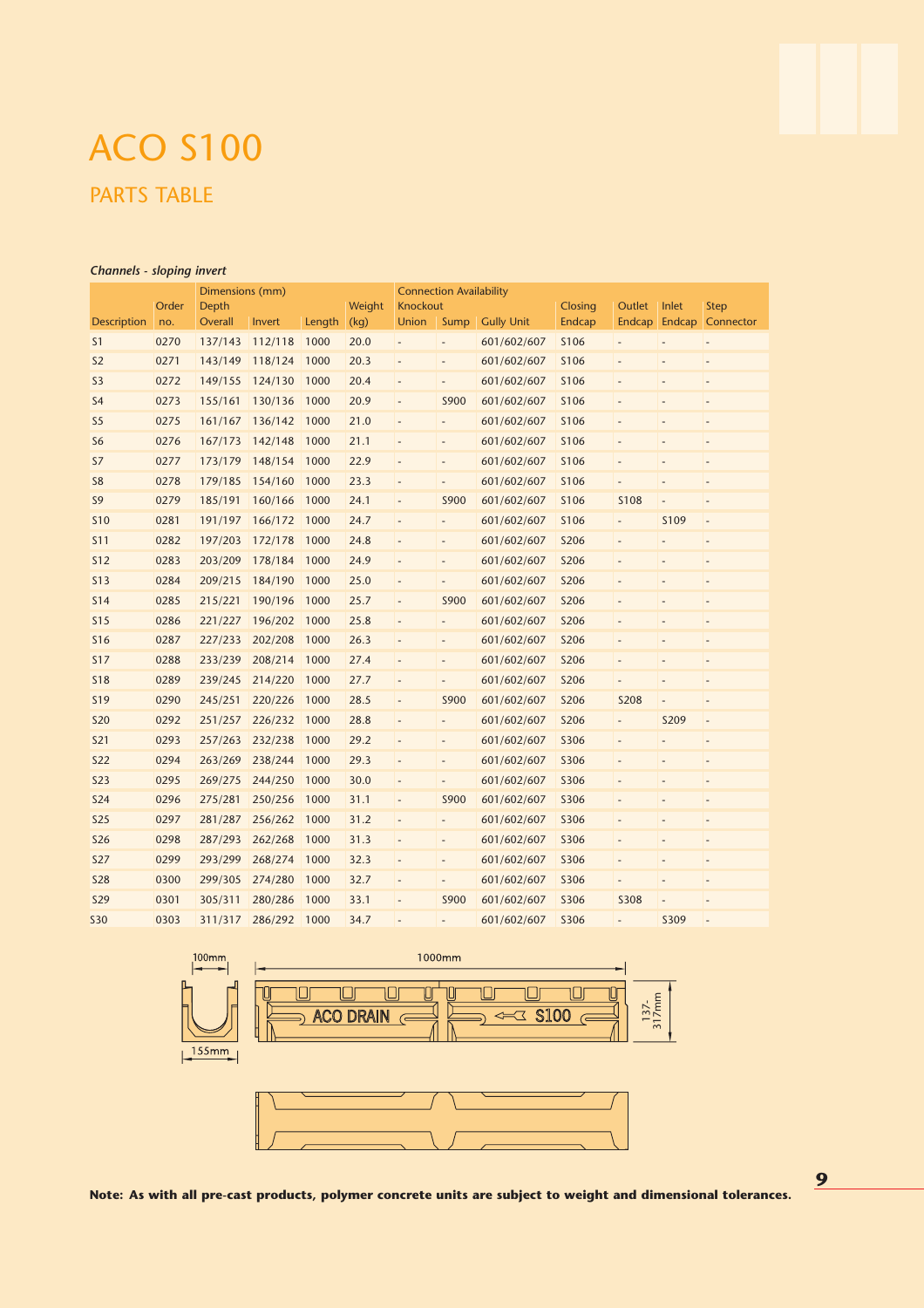#### *Channels - level invert*

| Dimensions (mm)     |       |                |        |             | <b>Connection Availability</b> |               |      |              |                          |                   |                  |                  |                  |                          |
|---------------------|-------|----------------|--------|-------------|--------------------------------|---------------|------|--------------|--------------------------|-------------------|------------------|------------------|------------------|--------------------------|
|                     | Order | Depth          | Width  |             |                                | <b>Weight</b> |      | Knockout     |                          |                   | <b>Outlet</b>    | Inlet            | <b>Step</b>      |                          |
| <b>Description</b>  | no.   | <b>Overall</b> | Invert | <b>Bore</b> | Overall Length (kg)            |               |      | <b>Union</b> | Sump                     | <b>Gully Unit</b> | Endcap           | <b>Endcap</b>    |                  | <b>Endcap Connector</b>  |
| S <sub>0</sub> 1    | 0269  | 137            | 112    | 100         | 155                            | 1000          | 20.4 | 820/821      | $\overline{\phantom{a}}$ | 601/602/607       | S <sub>106</sub> |                  |                  | $\overline{\phantom{a}}$ |
| $S05*$              | 0274  | 161            | 136    | 100         | 155                            | 1000          | 21.9 | 820/821      | S900                     | 601/602/607       | S <sub>106</sub> |                  |                  | $\overline{\phantom{a}}$ |
| $S010*$             | 0403  | 191            | 166    | 100         | 155                            | 1000          | 25.3 | 820/821      | S900                     | 601/602/607       | S <sub>106</sub> | S <sub>108</sub> | S <sub>109</sub> | 123                      |
| $S110*$             | 0280  | 191            | 166    | 100         | 155                            | 500           | 13.7 | 820/821      | S900                     | 601/602/607       | S <sub>106</sub> | S <sub>108</sub> | S <sub>109</sub> | 123                      |
| $S020*$             | 0405  | 251            | 226    | 100         | 155                            | 1000          | 28.9 | 820/821      | S900                     | 601/602/607       | S206             | S208             | S209             | 123                      |
| S120 <sup>*</sup>   | 0291  | 251            | 226    | 100         | 155                            | 500           | 17.4 | 820/821      | S900                     | 601/602/607       | S206             | S208             | S209             | 123                      |
| $S030*$             | 0407  | 311            | 286    | 100         | 155                            | 1000          | 33.3 | 820/821      | S900                     | 601/602/607       | S306             | S308             | S309             | $\overline{\phantom{a}}$ |
| $S130$ <sup>*</sup> | 0302  | 311            | 286    | 100         | 155                            | 500           | 19.7 | 820/821      | S900                     | 601/602/607       | S306             | S308             | S309             | $\overline{\phantom{a}}$ |
|                     |       |                |        |             |                                |               |      |              |                          |                   |                  |                  |                  |                          |





#### *S100 endcaps*

197-317mm

|                    |                  |           | Dimensions (mm) |                          |                          |         |        |             |  |
|--------------------|------------------|-----------|-----------------|--------------------------|--------------------------|---------|--------|-------------|--|
|                    | <b>Depth</b>     |           | <b>Width</b>    |                          |                          |         |        |             |  |
| <b>Description</b> |                  | Order no. | Overall         | Invert                   | <b>Bore</b>              | Overall | Length | Weight (kg) |  |
| Closing            | S <sub>106</sub> | 0411      | 197             | $\overline{\phantom{a}}$ | $\overline{\phantom{a}}$ | 155     | 28     | 1.0         |  |
|                    | S206             | 0413      | 257             | $\overline{\phantom{a}}$ | $\overline{\phantom{a}}$ | 155     | 28     | 1.3         |  |
|                    | S306             | 0414      | 317             | $\overline{\phantom{0}}$ | $\overline{\phantom{0}}$ | 155     | 28     | 1.7         |  |
| Outlet             | S108             | 0415      | 191             | 166                      | 100                      | 155     | 100    | 1.2         |  |
|                    | S208             | 0416      | 251             | 226                      | 100                      | 155     | 100    | 1.5         |  |
|                    | <b>S308</b>      | 0418      | 311             | 286                      | 100                      | 155     | 100    | 1.9         |  |
| Inlet              | S <sub>109</sub> | 0419      | 191             | 166                      | 100                      | 155     | 100    | 1.1         |  |
|                    | S209             | 0420      | 251             | 226                      | 100                      | 155     | 100    | 1.5         |  |
|                    | S309             | 0421      | 311             | 286                      | 100                      | 155     | 100    | 1.9         |  |







**10**

\* *These level invert channels have a vertical Ø110mm knockout.*

J *Indicates availability of side junction for 90° bends.* 

**Note: As with all pre-cast products, polymer concrete units are subject to weight and dimensional tolerances. Level invert channels can be inserted to extend a run. Please refer to the channel range layout on page 8. See channel parts table to match endcap with correct channel.**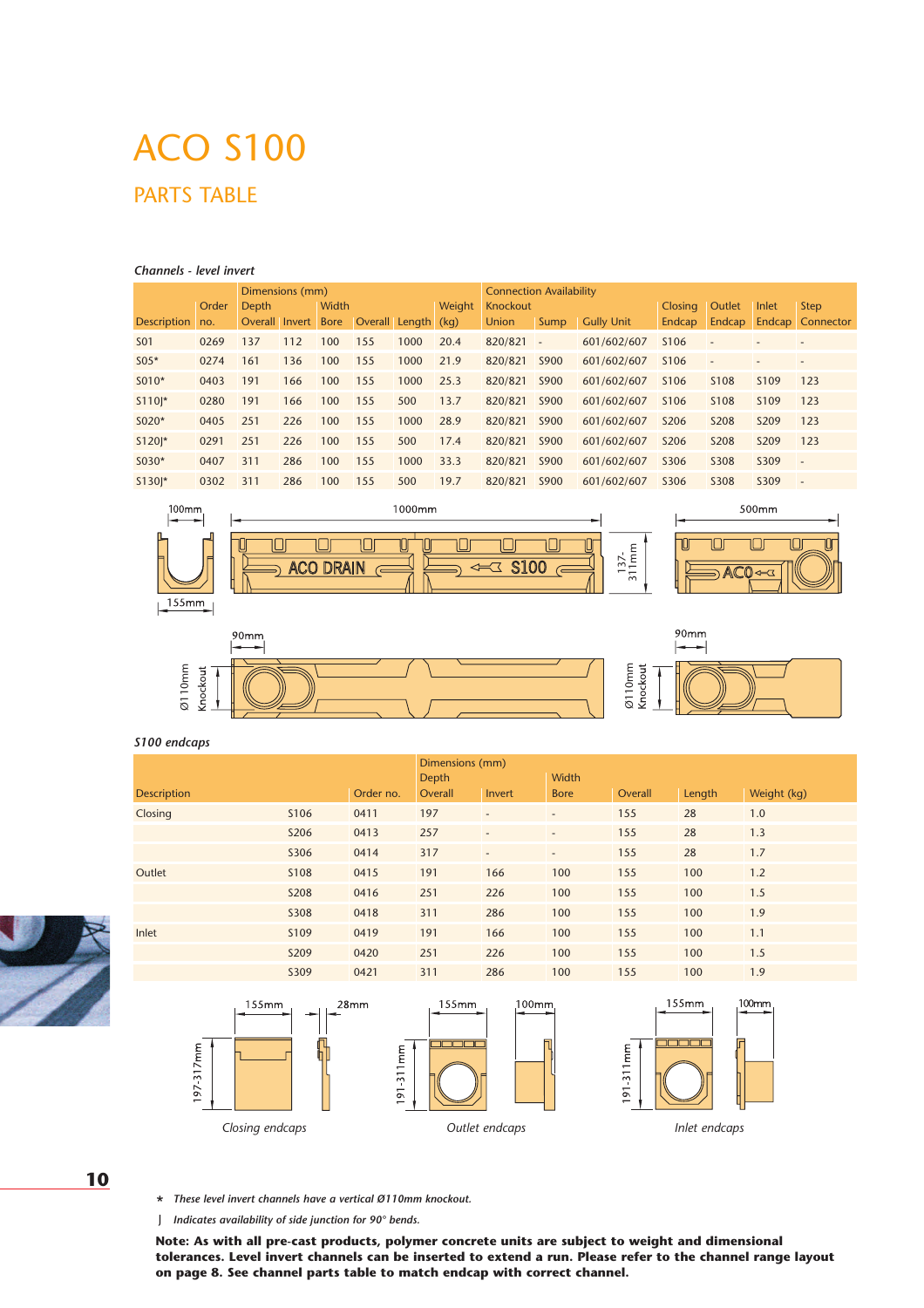#### *Step connectors*

|                        | Dimensions (mm)<br>Depth |                | Width                |             |         |        |             |
|------------------------|--------------------------|----------------|----------------------|-------------|---------|--------|-------------|
| <b>Description</b>     | Order no.                | Overall        | Invert               | <b>Bore</b> | Overall | Length | Weight (kg) |
| 0858<br>60mm step S123 |                          | 99             | 60                   | 98          | 153     | 119    | 1.1         |
|                        |                          | 146mm<br>119mm | 153mm<br><b>98mm</b> |             |         |        |             |



#### *S100 no S900 universal sump unit 500mm lg*

|                                                      |           | Dimensions (mm) |        |             |         |        |             |
|------------------------------------------------------|-----------|-----------------|--------|-------------|---------|--------|-------------|
|                                                      | Depth     |                 | Width  |             |         |        |             |
| <b>Description</b>                                   | Order no. | Overall         | Invert | <b>Bore</b> | Overall | Length | Weight (kg) |
| Sump unit and polypropylene<br>bucket assembly \$900 | 4223      | 635             | 605    | 100         | 155     | 500    | 38.3        |
| Sump unit only S900A                                 | 4221      | 635             | 605    | 100         | 155     | 500    | 37.8        |





S900 Rear view Ø110/Ø160mm knockouts

#### *Foul air traps*

|                                             | Dimensions (mm) |                 |        |             |         |                          |             |  |  |
|---------------------------------------------|-----------------|-----------------|--------|-------------|---------|--------------------------|-------------|--|--|
|                                             | Depth           |                 | Width  |             |         |                          |             |  |  |
| <b>Description</b>                          | Order no.       | Overall         | Invert | <b>Bore</b> | Overall | Length                   | Weight (kg) |  |  |
| 920 Foul air trap PVC-U Ø110mm              | 2640            |                 | 360    | 100         | 110     | $\overline{\phantom{0}}$ | 0.5         |  |  |
| 922 Foul air trap PVC-U Ø160mm              | 2638            |                 | 340    | 150         | 160     | $\overline{\phantom{0}}$ | 1.9         |  |  |
| 940 Roddable foul air trap MDPE Ø110mm 7931 |                 |                 | 450    | 100         | 110     |                          | 0.6         |  |  |
| 950 Roddable foul air trap MDPE Ø160mm 7932 |                 | $\qquad \qquad$ | 400    | 150         | 160     | $\overline{\phantom{0}}$ | 0.8         |  |  |









*940 Roddable foul air trap*



*950 Roddable*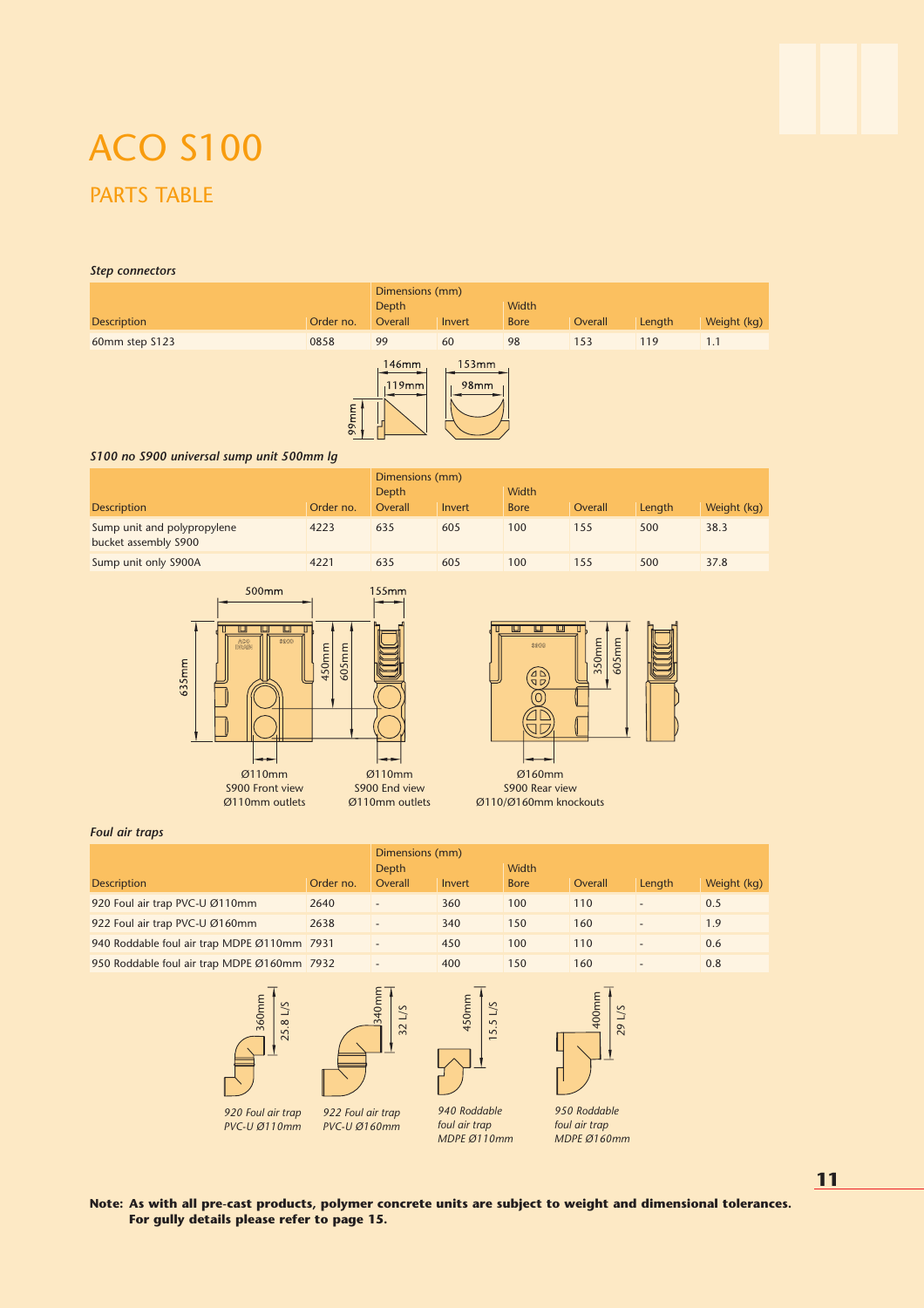#### *Drain unions*

|                                                                                                                                                            |           | Dimensions (mm) |        |             |                          |        |             |  |  |  |
|------------------------------------------------------------------------------------------------------------------------------------------------------------|-----------|-----------------|--------|-------------|--------------------------|--------|-------------|--|--|--|
|                                                                                                                                                            |           | Depth           |        | Width       |                          |        |             |  |  |  |
| <b>Description</b>                                                                                                                                         | Order no. | Overall         | Invert | <b>Bore</b> | Overall                  | Length | Weight (kg) |  |  |  |
| 820 Drain union PVC-U Ø110mm                                                                                                                               | 0056      |                 |        | 100         | 110                      | 100    | 0.1         |  |  |  |
| 821 Drain union oval to round<br>PVC-U 110/Ø160mm                                                                                                          | 0057      |                 |        | 150         | 160                      | 175    | 0.5         |  |  |  |
| 822 Drain union PVC-U Ø160mm                                                                                                                               | 0058      |                 |        | 150         | 160                      | 150    | 0.5         |  |  |  |
| 820 Drain union<br>821 Drain union oval to round<br>822 Drain union<br>PVC-U Ø110mm<br>PVC-U 110/Ø160mm<br>PVC-U Ø160mm<br>S100 gratings - load class F900 |           |                 |        |             |                          |        |             |  |  |  |
|                                                                                                                                                            |           |                 |        |             | Dimensions (mm)          |        |             |  |  |  |
|                                                                                                                                                            |           |                 |        |             | Width                    |        |             |  |  |  |
| <b>Description</b>                                                                                                                                         |           |                 |        | Order no.   | Overall                  | Length | Weight (kg) |  |  |  |
| Slotted heavy duty ductile iron. Ref 772                                                                                                                   |           |                 |        | 4604        | 139                      | 500    | 5.6         |  |  |  |
| "Heelquard" heavy duty ductile iron ref. 774                                                                                                               |           |                 |        | 0774        | 139                      | 500    | 6.7         |  |  |  |
| S100 gratings - load class E600                                                                                                                            |           |                 |        |             |                          |        |             |  |  |  |
|                                                                                                                                                            |           |                 |        |             | Dimensions (mm)<br>Width |        |             |  |  |  |
| <b>Description</b>                                                                                                                                         |           |                 |        | Order no.   | Overall                  | Length | Weight (kg) |  |  |  |
| Solid cover ductile iron ref. 778                                                                                                                          |           |                 |        | 7626        | 139                      | 500    | 6.7         |  |  |  |
| Intercept heavy duty ductile iron ref. 776                                                                                                                 |           |                 |        | 0776        | 139                      | 500    | 6.8         |  |  |  |

*Slotted heavy duty ductile iron grating*

*"Heelguard" heavy duty ductile iron grating*

*Solid cover ductile iron*

*Intercept heavy duty ductile iron grating*

### **ACO S150 Parts Table**

*Channels - level invert complete with class F900 grating*

| Dimensions (mm)      |  |                |     |              |                     |      |      |                 | <b>Connection Availability</b> |                  |                |      |                          |                                |
|----------------------|--|----------------|-----|--------------|---------------------|------|------|-----------------|--------------------------------|------------------|----------------|------|--------------------------|--------------------------------|
|                      |  | Order Depth    |     | <b>Width</b> |                     |      |      | Weight Knockout |                                |                  | Closing Outlet |      | Inlet                    | Step                           |
| Description no.      |  | Overall Invert |     | <b>Bore</b>  | Overall Length (kg) |      |      | <b>Union</b>    |                                | Sump Gully Unit  |                |      |                          | Endcap Endcap Endcap Connector |
| S150 1501* 1151      |  | 220            | 195 | 150          | 205                 | 1000 | 44.1 | 822             | 0875                           | 601/602/607 1130 |                | 1131 | $\overline{\phantom{a}}$ | 1159                           |
| S150 1502* 1152 270  |  |                | 245 | 150          | 205                 | 1000 | 52.8 | 822             | 0875                           | 601/602/607 1130 |                | 1132 |                          | 1159                           |
| S150 1503* 1153 320  |  |                | 295 | 150          | 205                 | 1000 | 57.2 | 822             | 0875                           | 601/602/607 1130 |                | 1133 |                          | 1159                           |
| S150 1504 * 1176 220 |  |                | 195 | 150          | 205                 | 500  | 26.1 | 822             | 0875                           | 601/602/607 1130 |                | 1131 |                          | 1159                           |
| S150 1505 * 1154 270 |  |                | 245 | 150          | 205                 | 500  | 28.6 | 822             | 0875                           | 601/602/607 1130 |                | 1132 |                          | 1159                           |

220- 320mm







\* *These Level Invert Channels have a vertical Ø160mm knockout*

J *Indicates availability of side junction for 90° bends* 



**12**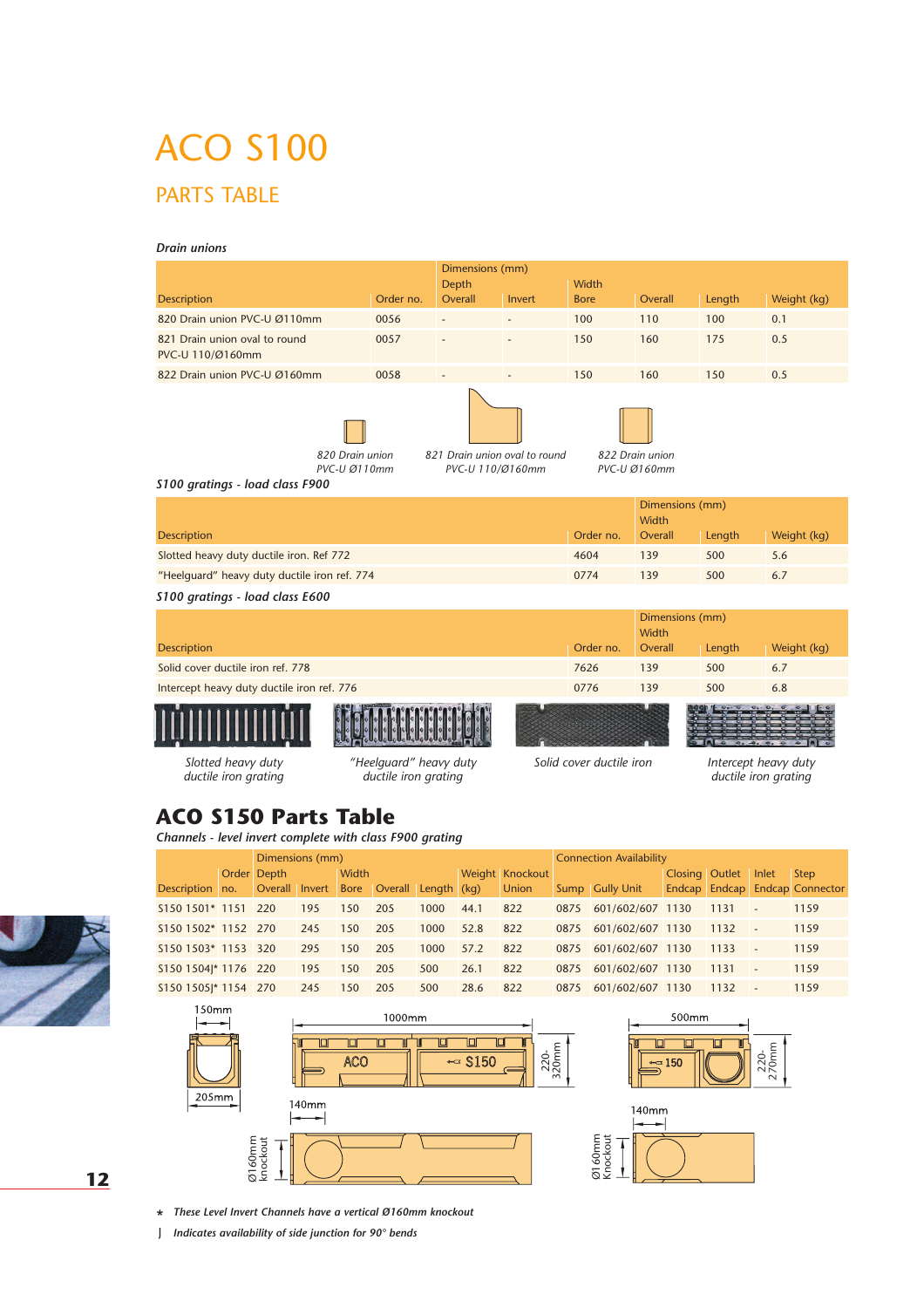#### *Endcaps*









*Top unit† Base unit† Raising piece*

#### *Drain unions & foul air trap*

|                                | Dimensions (mm) |                          |                          |             |         |        |             |  |  |
|--------------------------------|-----------------|--------------------------|--------------------------|-------------|---------|--------|-------------|--|--|
|                                | Depth           |                          | Width                    |             |         |        |             |  |  |
| <b>Description</b>             | Order no.       | Overall                  | Invert                   | <b>Bore</b> | Overall | Length | Weight (kg) |  |  |
| 822 Drain union PVC-U Ø160mm   | 0058            | $\overline{\phantom{0}}$ |                          | 150         | 160     | 150    | 0.5         |  |  |
| 823 Drain union PVC-U Ø200mm   | 2723            | $\overline{\phantom{a}}$ | $\overline{\phantom{a}}$ | 190         | 200     | 200    | 0.5         |  |  |
| 922 Foul air trap PVC-U Ø160mm | 2638            | $\overline{\phantom{0}}$ | Varies                   | 150         | 160     |        | 1.9         |  |  |



\* *Can be cut on site to suit invert depths.*

**Note: For a deeper sump, the raising piece may be inserted between the top and base units. For gully details please refer to page 15. As with all pre-cast products, polymer concrete units are subject to weight and dimensional tolerances.**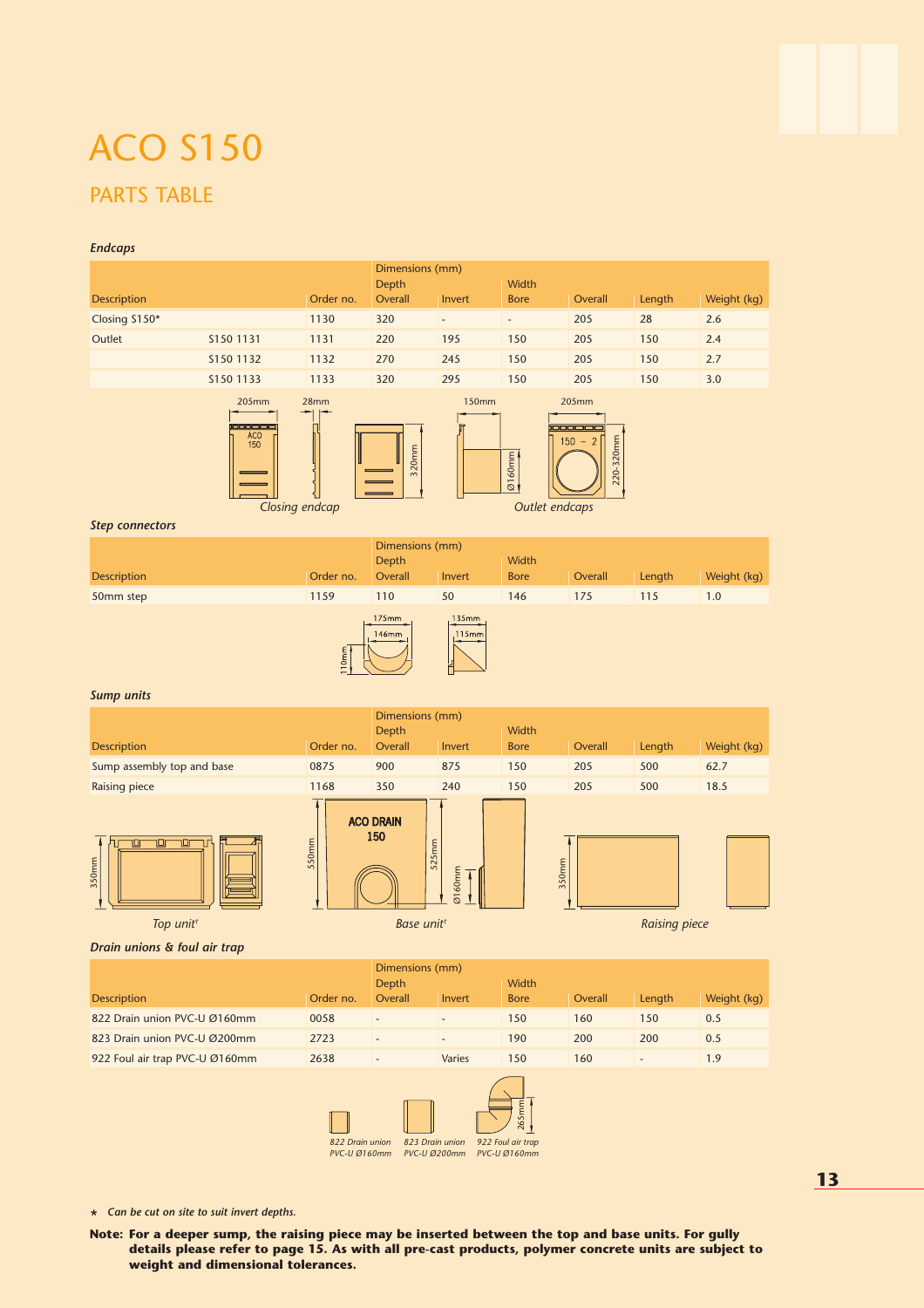

#### *Channels - level invert complete with class F900 grating*

#### *Endcaps*

|                     |                                                               | Dimensions (mm)              |                          |                                           |         |        |             |
|---------------------|---------------------------------------------------------------|------------------------------|--------------------------|-------------------------------------------|---------|--------|-------------|
|                     |                                                               | Depth                        |                          | Width                                     |         |        |             |
| <b>Description</b>  | Order no.                                                     | Overall                      | Invert                   | <b>Bore</b>                               | Overall | Length | Weight (kg) |
| Closing S200        | 1516                                                          | 309                          | $\overline{\phantom{a}}$ | $\overline{a}$                            | 260     | 30     | 3.7         |
| Outlet \$200 Ø160mm | 1517                                                          | 309                          | 274                      | 150                                       | 260     | 150    | 3.5         |
| 30mm<br>-<br>-      | 260mm<br>(and and and the first start and i<br>Closing endcap | 150mm<br>309mm<br>--<br>30mm | Ø160mm<br>Outlet endcap  | 260mm<br>---------<br><b>ACO</b><br>309mm |         |        |             |

#### *Drain union*

|                              |           | Dimensions (mm)          |                          |              |         |        |             |
|------------------------------|-----------|--------------------------|--------------------------|--------------|---------|--------|-------------|
|                              |           | Depth                    |                          | <b>Width</b> |         |        |             |
| <b>Description</b>           | Order no. | Overall                  | Invert                   | <b>Bore</b>  | Overall | Length | Weight (kg) |
| 822 Drain union PVC-U Ø160mm | 0058      | $\overline{\phantom{0}}$ | $\overline{\phantom{0}}$ | 50           | 160     | 150    | 0.5         |



*822 Drain union PVC-U Ø160mm*

**14**

\* *All Level Invert Channels have a vertical Ø160mm knockout.*

J *Indicates availability of side junction for 90° bends.* 

**Note: For gully details please refer to page 15. As with all pre-cast products, polymer concrete units are subject to weight and dimensional tolerances.**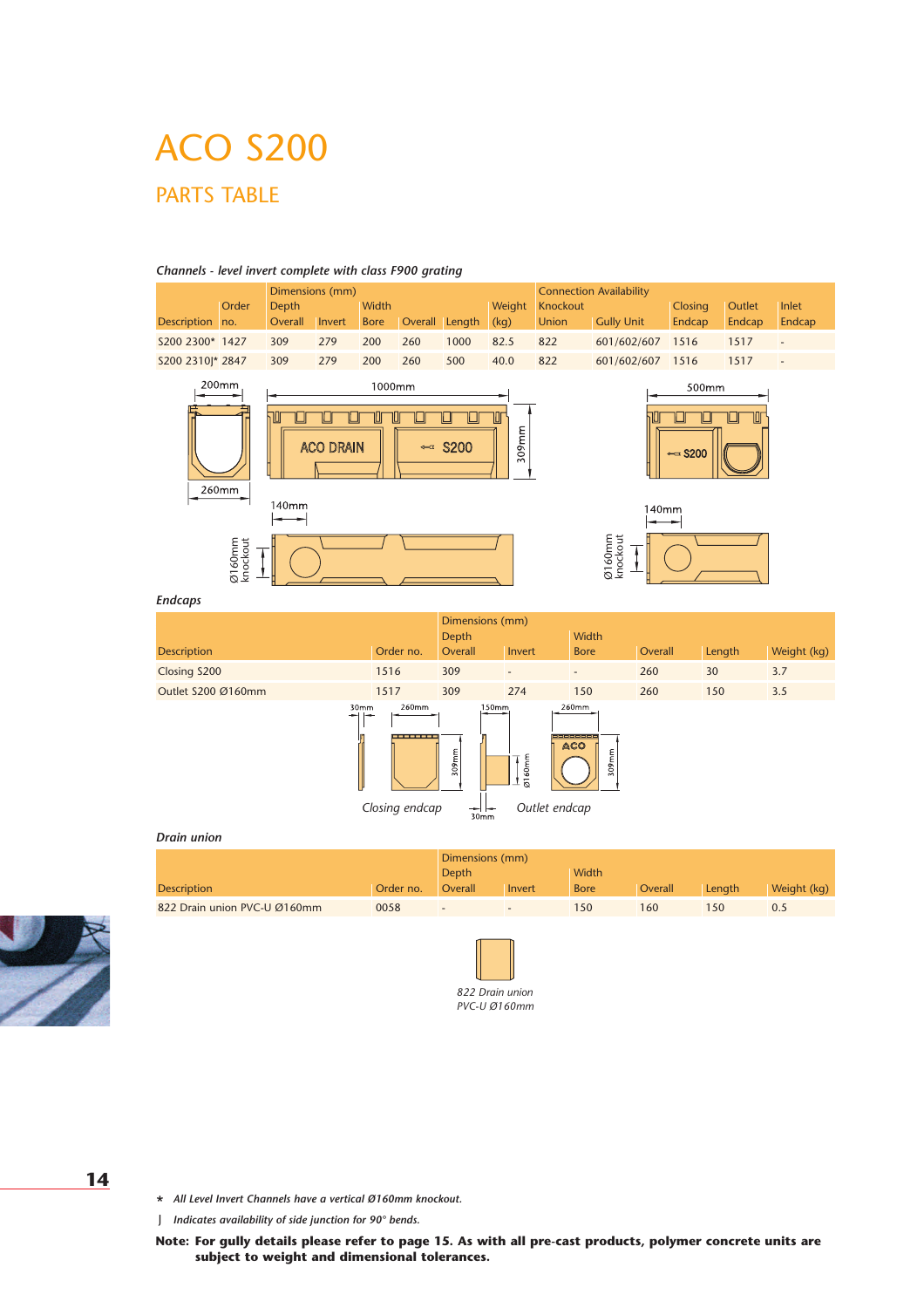## ACO S100, S150, S200 PARTS TABLE

#### *Universal gully units for S100, S150, S200 only - complete with class F900 grating*

|                    |           | Dimensions (mm) |           |                  |                  |             |  |  |  |  |
|--------------------|-----------|-----------------|-----------|------------------|------------------|-------------|--|--|--|--|
|                    |           | <b>Depth</b>    |           | Width            |                  |             |  |  |  |  |
| <b>Description</b> | Order no. | Overall         | Invert*** | Clear opening    | Frame            | Weight (kg) |  |  |  |  |
| 601†               | 33601     | 1315            | 870       | $400 \times 400$ | 440 x 440        | 78.8        |  |  |  |  |
| 602 <sup>††</sup>  | 33602     | 1315            | 870       | $400 \times 400$ | $440 \times 440$ | 77.4        |  |  |  |  |
| 607#               | 33607     | 650             |           | $400 \times 400$ | $440 \times 440$ | 73.1        |  |  |  |  |
| 615 connector      | 7060      | 40              |           | Ø360             |                  | 7.0         |  |  |  |  |





*Note: Plain PVC-U Ø150 - Ø160mm Supersleeve adaptor supplied with assembly.*



#### *Top Unit Assembly No 607 Gully Pot supplied by others*



*615 Connector*

*No 601 and No 602 Gully Assembly*

† *with sediment bucket* †† *without sediment bucket* 

\*\*\* *minimum with no allowance for bedding. All weights are nominal.*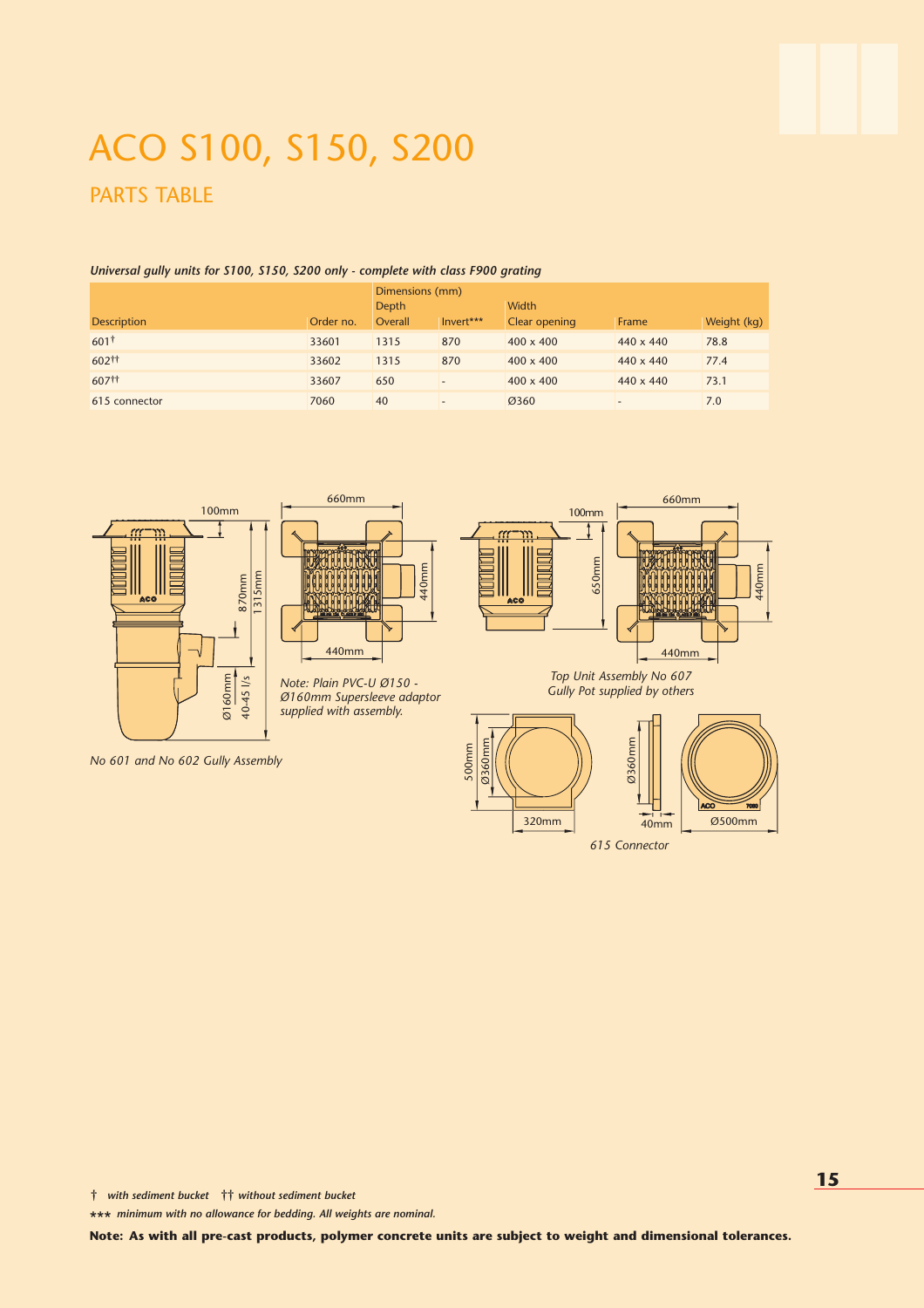#### *Channels - level invert, complete with class F900 grating* Dimensions (mm) Connection Availability Order Depth Width Weight Knockout Closing Outlet Inlet Description 10. Overall Invert Bore Overall Length (kg) Union Endcap Endcap Endcap S300 2400\* 2632 390 360 300 360 1000 132.50 823 2573 2574 - S300 1766J\* 1766 390 360 300 360 500 62.83 823 2573 2574 -



#### *Endcaps*

|                    |           | Dimensions (mm) |                              |             |                |        |             |
|--------------------|-----------|-----------------|------------------------------|-------------|----------------|--------|-------------|
|                    |           | <b>Depth</b>    | <b>Width</b>                 |             |                |        |             |
| <b>Description</b> | Order no. | Overall         | Invert                       | <b>Bore</b> | <b>Overall</b> | Length | Weight (kg) |
| Closing S300       | 2573      | 390             | $\qquad \qquad \blacksquare$ |             | 360            | 28     | 6.3         |
| Outlet S300 Ø200mm | 2574      | 390             | 358                          | 190         | 360            | 205    | 3.0         |





#### **16**

\* *All Level Invert Channels have a vertical Ø200mm knockout.*

J *indicates availability of side junction for 90° bends.*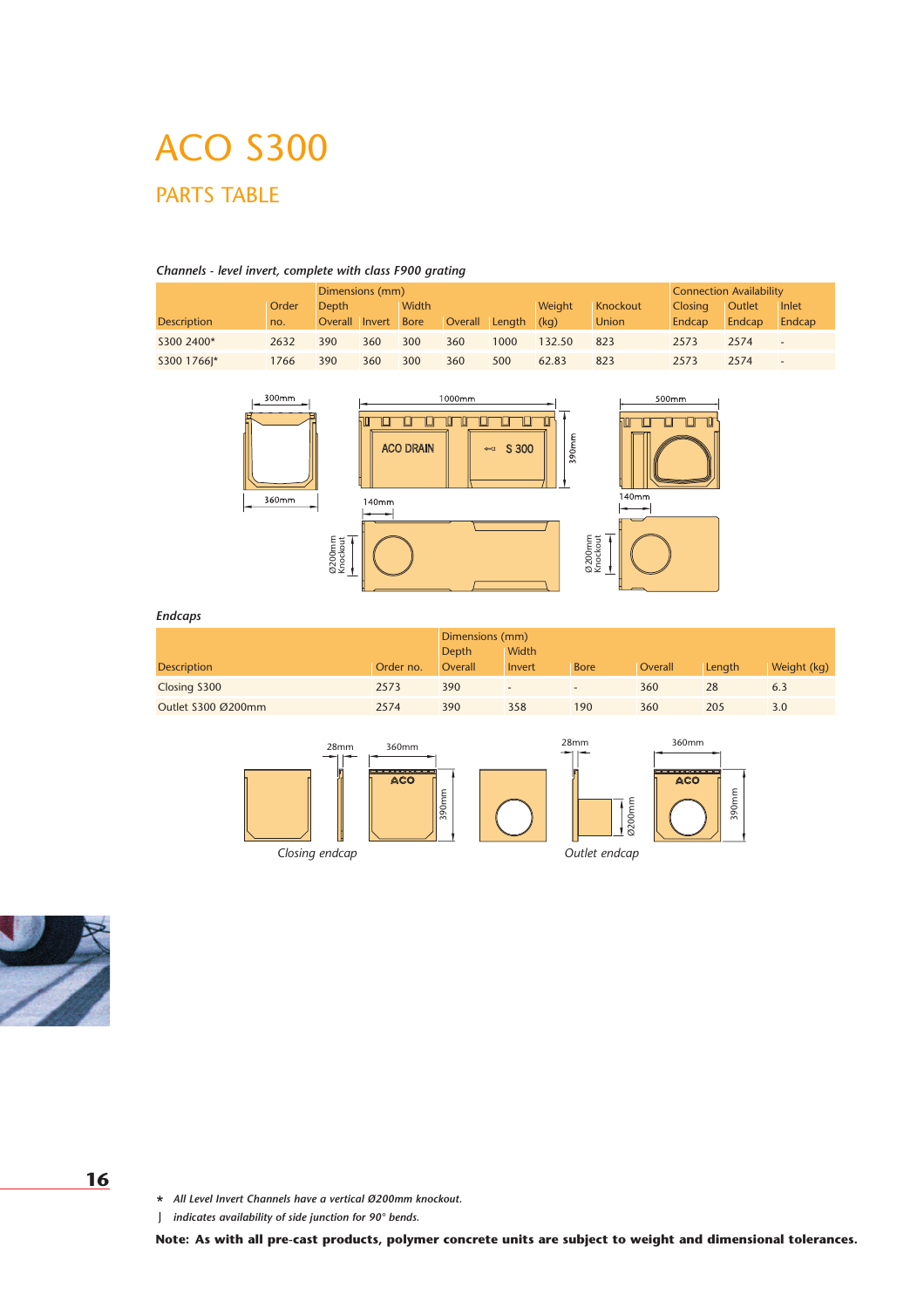#### *Gully units S300 only*

|                    |       | <b>Dimensions</b>        |                          |                          |                          |                          | <b>Connection Availability</b> |                          |                          |                          |                          |
|--------------------|-------|--------------------------|--------------------------|--------------------------|--------------------------|--------------------------|--------------------------------|--------------------------|--------------------------|--------------------------|--------------------------|
|                    | Order | Depth                    |                          | Width                    |                          |                          | <b>Weight</b>                  | Knockout                 | <b>Gully</b>             | <b>Closing</b>           | <b>Outlet</b>            |
| <b>Description</b> | no.   | <b>Overall</b>           | Invert                   | <b>Bore</b>              | Overall                  | Length                   | (kq)                           | <b>Union</b>             | Unit                     | Endcap                   | Endcap                   |
| Channel Gully top* | 3102  | 390                      | 360                      | 300                      | 360                      | 1000                     | 133.2                          | $\overline{a}$           | $\overline{\phantom{a}}$ | 2573                     | 2574                     |
| Shallow base unit  | 1614  | 365                      | $\overline{\phantom{m}}$ | $\overline{\phantom{a}}$ | 322                      | 500                      | 25.4                           | 822/823                  | $\overline{\phantom{a}}$ | $\overline{\phantom{0}}$ | $\overline{\phantom{a}}$ |
| Deep base unit     | 4198  | 520                      | $\overline{\phantom{a}}$ | $\overline{\phantom{a}}$ | 322                      | 500                      | 34.3                           | 822/823                  | $\overline{\phantom{m}}$ | $\overline{\phantom{0}}$ | $\overline{\phantom{a}}$ |
| Raising piece      | 1697  | 300                      | $\overline{\phantom{a}}$ | $\overline{\phantom{a}}$ | 322                      | 500                      | 24.0                           | 822                      | $\overline{\phantom{0}}$ | $\overline{\phantom{0}}$ | $\overline{\phantom{0}}$ |
| <b>Bucket</b>      | 1616  | $\overline{\phantom{a}}$ | $\overline{\phantom{a}}$ | $\overline{\phantom{a}}$ | $\overline{\phantom{0}}$ | $\overline{\phantom{a}}$ | $\overline{a}$                 | $\overline{\phantom{0}}$ | $\overline{\phantom{a}}$ | $\overline{\phantom{0}}$ | $\overline{\phantom{0}}$ |



### *Invert Depths*

*1 714mm*

*2 714mm*

*3 641mm*

*4 601mm*

*5 870mm*

#### *Drain unions and foul air traps*

|                                | Dimensions (mm) |         |                          |             |         |        |             |  |  |
|--------------------------------|-----------------|---------|--------------------------|-------------|---------|--------|-------------|--|--|
|                                | Depth           |         | Width                    |             |         |        |             |  |  |
| <b>Description</b>             | Order no.       | Overall | Invert                   | <b>Bore</b> | Overall | Length | Weight (kg) |  |  |
| 822 Drain union PVC-U Ø160mm   | 0058            |         |                          | 150         | 160     | 150    | 0.5         |  |  |
| 823 Drain union PVC-U Ø200mm   | 2723            |         | $\overline{\phantom{0}}$ | 190         | 200     | 200    | 0.7         |  |  |
| 922 Foul air trap PVC-U Ø160mm |                 | Varies  | 150                      | 160         |         | 1.9    |             |  |  |



\* *With base outlet.*

**Note: Inverts shown are related to S300 grating level. As with all pre-cast products, polymer concrete**

**17**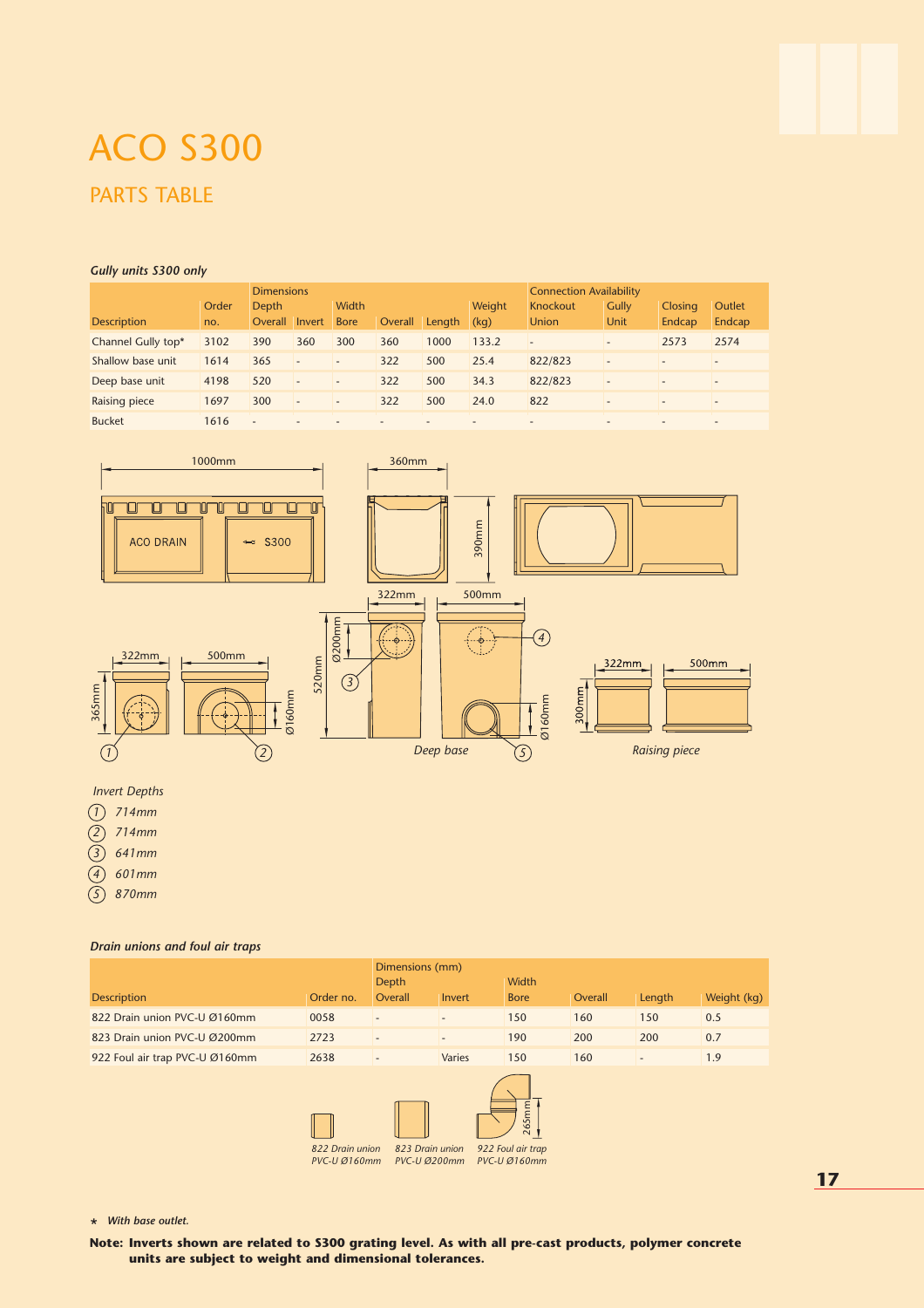## ACO S Range CHANNEL DRAINS

### **1.0 Ground Conditions**

The customer should ensure that the minimum dimensions shown are suitable for the existing ground conditions. Engineering advice may be necessary.

#### **2.0 Block Pavements**

The channel must be supported laterally and therefore blocks must be restrained from movement by bedding securely e.g. by using a Polymer Modified Mortar for bed and perpendicular joints (for example RONAFIX Mortar Mix C from Ronacrete: Tel 01279 638700). Engineering advice may be required.

#### **3.0 Surface Cracks**

Alternate crack control and movement joints transversely within bed and haunch may reduce unsightly surface cracking.

#### **4.0 Joint Sealant**

Where ACO channel joints and fittings are to be sealed (where used in foul water applications or where impermeability is required) contact a sealant specialist for guidance on the most appropriate sealing compound to use.

#### **5.0 Surface Protection**

In asphalt pavements avoid contact between compaction equipment and channel/grating. This may be achieved by ensuring that the finished surface level lies above the grating level (by at least 3mm). Stones should be removed prior to laying/rolling wearing course.



### **6.0 Asphalt Pavement: Top of concrete haunch**

Y2 = 35mm maximum Y3 = 70mm maximum



### **Asphalt Pavement**



#### **Block Pavement (Options 1 and 2)** Note: Block bedded securely (see note 2.0) Detail A Option 1  $\qquad \qquad$  | | Option 2  $\triangleright$   $\circ$ Block Block Concrete  $\triangleleft$  $\sim$ bed and  $\sqrt{ }$ haunch minimum  $\overline{\mathcal{E}}$ Strength Class 200mm minimum  $C20/25$  $\circ$  $\overline{\mathcal{A}}$  $\triangle$   $\triangle$ ᅴ 200mm minimum Approx 225mm

### **Concrete Pavement**



200mm minimum see note 1.0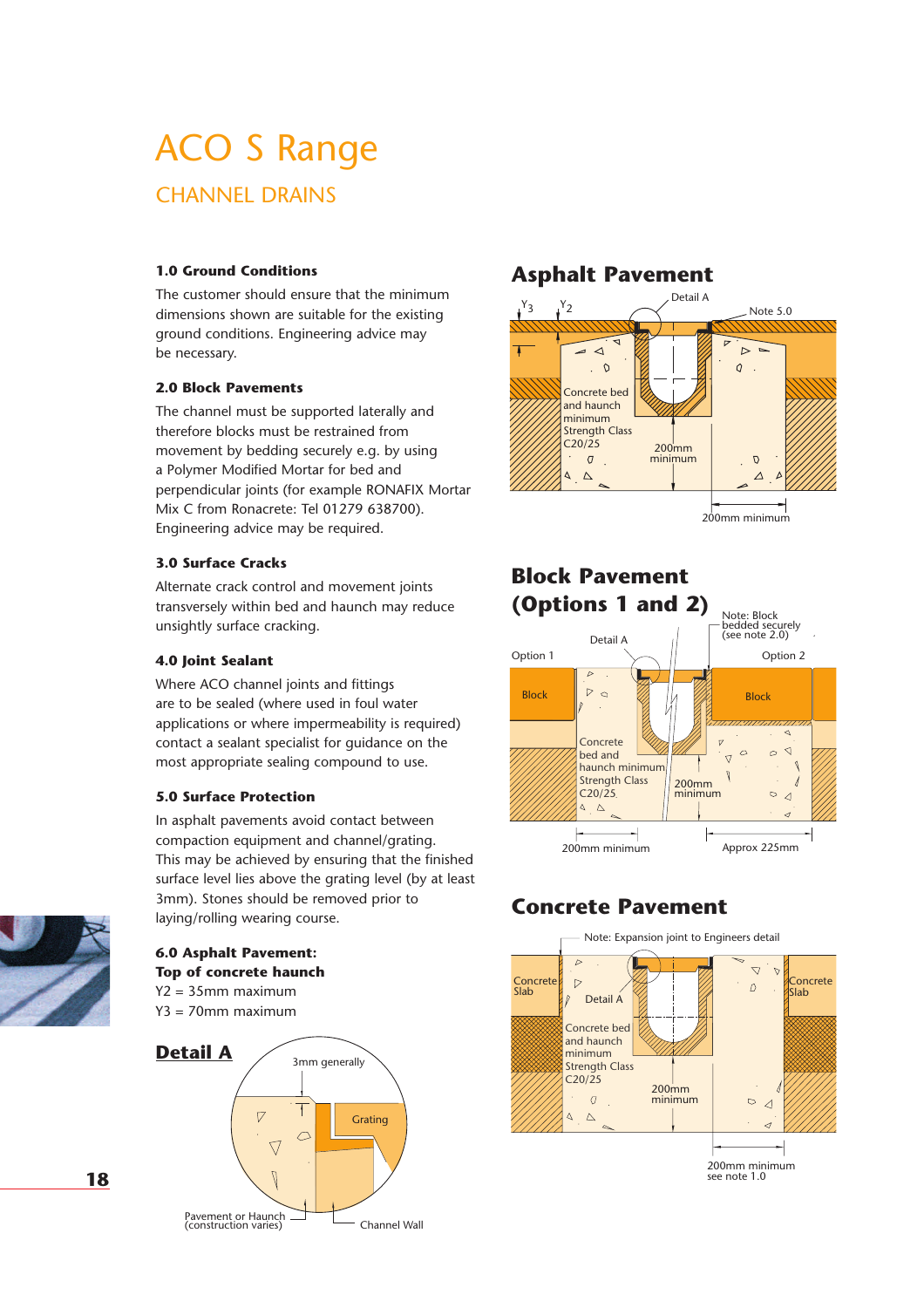## ACO S Range CHANNEL DRAINS

**Model specification clause**

The surface drainage system shall be ACO Drain S100/S150/S200/S300*†* channel system as supplied by ACO Technologies plc; all materials and components within the scope of this channel system shall be obtained from this manufacturer.

The system shall be certificated to Load Class F900 as defined in BS EN 1433:2002; load test certificates shall be supplied to the Supervising Officer.

The system shall be of 100mm/150mm/200mm/ 300mm*†* nominal internal width, manufactured in polyester resin concrete with cast-in grey iron edge rails.

The channels shall be installed with manufacturer's grating appropriate to the Load Class of the place of installation and locked securely in place using 4 bolts per half metre.

The system shall be installed in accordance with the manufacturer's printed instructions, and the work carried out as specified in drawing no. ( \* ) and in accordance with recognised good practice. Standards of workmanship shall generally be as specified in BS EN 752:2008 and BS 8000:Part 14:1989.

*\* insert appropriate information † delete non-appropriate information*

### **ACO Water Management Design Services Team**

To support architects, engineers and contractors in designing and installing ACO S System schemes, the ACO Water Management Design Services Team offers computer-aided scheme design, hydraulic performance calculations and installation advice services. Our Telephone Hotline 01462 816666, and Fax Hotline 01462 851081, enable us to give you the response you need.